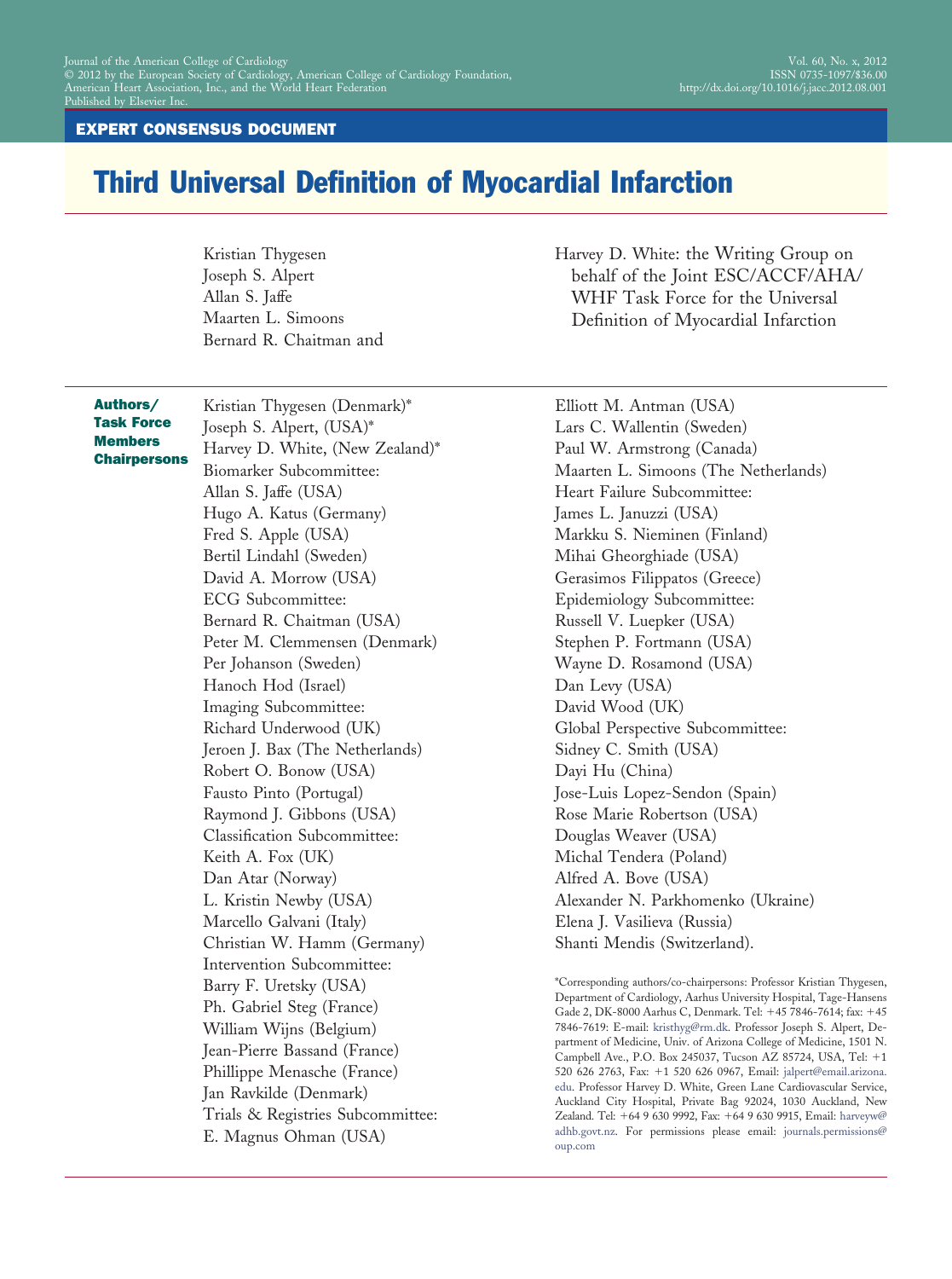| <b>ESC</b><br><b>Committee</b><br><b>for Practice</b><br><b>Guidelines</b><br>(CPG) | Jeroen J. Bax<br>(CPG Chairperson) (Netherlands)<br>Helmut Baumgartner (Germany)<br>Claudio Ceconi (Italy)<br>Veronica Dean (France)<br>Christi Deaton (UK)<br>Robert Fagard (Belgium)<br>Christian Funck-Brentano (France)<br>David Hasdai (Israel)<br>Arno Hoes (Netherlands)<br>Paulus Kirchhof (Germany/UK)<br>Juhani Knuuti (Finland)                                                             | Philippe Kolh (Belgium)<br>Theresa McDonagh (UK)<br>Cyril Moulin (France)<br>Bogdan A. Popescu (Romania)<br>Zeljko Reiner (Croatia)<br>Udo Sechtem (Germany)<br>Per Anton Sirnes (Norway)<br>Michal Tendera (Poland)<br>Adam Torbicki (Poland)<br>Alec Vahanian (France)<br>Stephan Windecker (Switzerland).                                                                            |
|-------------------------------------------------------------------------------------|--------------------------------------------------------------------------------------------------------------------------------------------------------------------------------------------------------------------------------------------------------------------------------------------------------------------------------------------------------------------------------------------------------|-----------------------------------------------------------------------------------------------------------------------------------------------------------------------------------------------------------------------------------------------------------------------------------------------------------------------------------------------------------------------------------------|
| <b>Document</b><br><b>Reviewers</b>                                                 | Joao Morais<br>(CPG Review Coordinator) (Portugal)<br>Carlos Aguiar (Portugal)<br>Wael Almahmeed (United Arab Emirates)<br>David O. Arnar (Iceland)<br>Fabio Barili (Italy)<br>Kenneth D. Bloch (USA)<br>Ann F. Bolger (USA)<br>Hans Erik Botker (Denmark)<br>Biykem Bozkurt (USA)<br>Raffaele Bugiardini (Italy)<br>Christopher Cannon (USA)<br>James de Lemos (USA)<br>Franz R. Eberli (Switzerland) | Edgardo Escobar (Chile)<br>Mark Hlatky (USA)<br>Stefan James (Sweden)<br>Karl B. Kern (USA)<br>David J. Moliterno (USA)<br>Christian Mueller (Switzerland)<br>Aleksandar N. Neskovic (Serbia)<br>Burkert Mathias Pieske (Austria)<br>Steven P. Schulman (USA)<br>Robert F. Storey (UK)<br>Kathryn A. Taubert (Switzerland)<br>Pascal Vranckx (Belgium)<br>Daniel R. Wagner (Luxembourg) |

# TABLE OF CONTENTS

 $\overline{a}$ 

| <b>Definition of myocardial infarction 3</b>                                                    |
|-------------------------------------------------------------------------------------------------|
| Criteria for acute myocardial infarction 3<br><b>Criteria for prior myocardial infarction 4</b> |
|                                                                                                 |
| <b>Pathological characteristics of myocardial ischaemia</b>                                     |
| <b>Biomarker detection of myocardial injury with</b>                                            |
| <b>Clinical features of myocardial ischaemia and</b>                                            |
| <b>Clinical classification of myocardial infarction matures</b>                                 |
| <b>Spontaneous myocardial infarction (MI type 1)</b> 6                                          |

| <b>Myocardial infarction secondary to an ischaemic</b>           |  |  |  |  |  |  |  |
|------------------------------------------------------------------|--|--|--|--|--|--|--|
|                                                                  |  |  |  |  |  |  |  |
| <b>Cardiac death due to myocardial infarction</b>                |  |  |  |  |  |  |  |
|                                                                  |  |  |  |  |  |  |  |
| <b>Myocardial infarction associated with</b>                     |  |  |  |  |  |  |  |
| revascularization procedures (MI types 4 and 5) 7                |  |  |  |  |  |  |  |
| <b>Electrocardiographic detection of myocardial</b>              |  |  |  |  |  |  |  |
|                                                                  |  |  |  |  |  |  |  |
|                                                                  |  |  |  |  |  |  |  |
|                                                                  |  |  |  |  |  |  |  |
| <b>Conditions that confound the ECG diagnosis of</b>             |  |  |  |  |  |  |  |
|                                                                  |  |  |  |  |  |  |  |
|                                                                  |  |  |  |  |  |  |  |
| <u> 1989 - Andrea Stadt Britain, amerikansk politik (* 1958)</u> |  |  |  |  |  |  |  |
|                                                                  |  |  |  |  |  |  |  |
|                                                                  |  |  |  |  |  |  |  |
|                                                                  |  |  |  |  |  |  |  |
| Applying imaging in acute myocardial infarction 10               |  |  |  |  |  |  |  |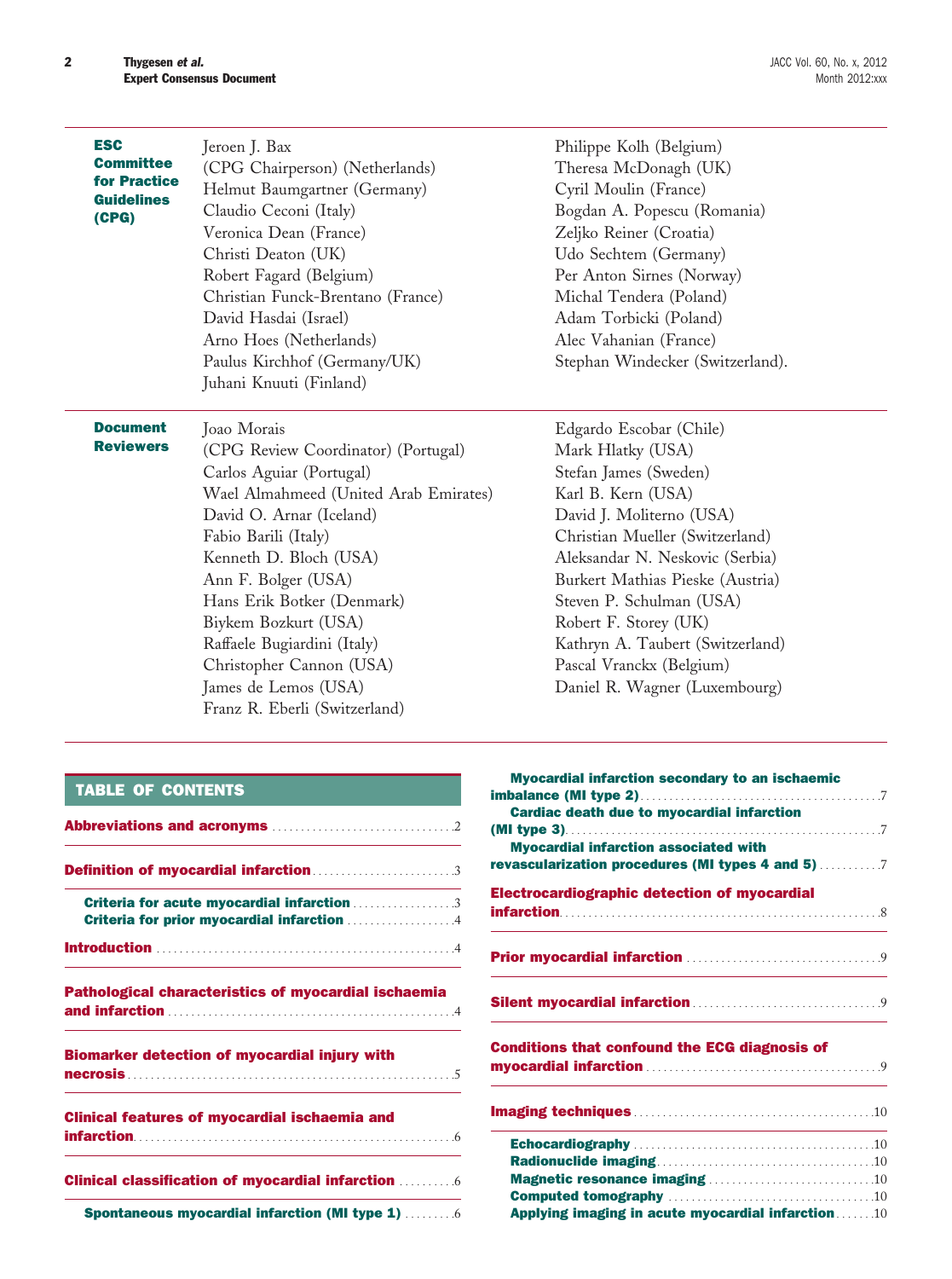| Applying imaging in late presentation of myocardial<br>infarction                                                                                                                                                                                                                                      |
|--------------------------------------------------------------------------------------------------------------------------------------------------------------------------------------------------------------------------------------------------------------------------------------------------------|
| Diagnostic criteria for myocardial infarction with PCI                                                                                                                                                                                                                                                 |
| <b>Diagnostic criteria for myocardial infarction with CABG</b><br><u> The Community of the Community of the Community of the Community of the Community of the Community of the Community of the Community of the Community of the Community of the Community of the Community of the Community of</u> |
| Assessment of MI in patients undergoing other cardiac                                                                                                                                                                                                                                                  |
| Myocardial infarction associated with non-cardiac                                                                                                                                                                                                                                                      |
| Myocardial infarction in the intensive care unit13                                                                                                                                                                                                                                                     |
| $\label{eq:2.1} \mathcal{L}(\mathcal{L}^{\mathcal{L}}_{\mathcal{L}}(\mathcal{L}^{\mathcal{L}}_{\mathcal{L}})) \leq \mathcal{L}(\mathcal{L}^{\mathcal{L}}_{\mathcal{L}}(\mathcal{L}^{\mathcal{L}}_{\mathcal{L}}))$                                                                                      |
|                                                                                                                                                                                                                                                                                                        |
| Myocardial injury or infarction associated with heart                                                                                                                                                                                                                                                  |
| <b>Application of MI in clinical trials and quality</b>                                                                                                                                                                                                                                                |
| Public policy implications of the adjustment of the MI                                                                                                                                                                                                                                                 |
| <b>Global perspectives of the definition of myocardial</b>                                                                                                                                                                                                                                             |
|                                                                                                                                                                                                                                                                                                        |
|                                                                                                                                                                                                                                                                                                        |
|                                                                                                                                                                                                                                                                                                        |

# Abbreviations and acronyms

ACCF = American College of Cardiology Foundation  $ACS = acute\,\,coronary\,\,syndrome$ AHA = American Heart Association

 $CAD = \text{coronary artery disease}$ 

CABG - coronary artery bypass grafting  $CKMB =$  creatine kinase MB isoform  $cTn$  = cardiac troponin  $CT =$  computed tomography  $CV = coefficient of variation$ ECG - electrocardiogram ESC - European Society of Cardiology  $FDG = \text{fluorodeoxyglucose}$  $h = hour(s)$  $HF =$  heart failure  $LBBB = left$  bundle branch block  $LV = left$  ventricle  $LVH = left$  ventricular hypertrophy  $MI = mycardial infarction$ mlBG = meta-iodo-benzylguanidine  $min = minute(s)$ MONICA - Multinational MONItoring of trends and determinants in CArdiovascular disease MPS - myocardial perfusion scintigraphy MRI = magnetic resonance imaging  $mV = \text{millivolt}(s)$  $ng/L =$  nanogram(s) per liter Non-Q Ml = non-Q wave myocardial infarction NSTEMI - non-ST-elevation myocardial infarction PCI = percutaneous coronary intervention PET = positron emission tomography pg/mL - pictogram(s) per milliliter  $Q$  wave  $M = Q$  wave myocardial infarction  $RBBB = right$  bundle branch block  $\sec = \text{second(s)}$  $SPECT$  = single photon emission computed tomography STEMI - ST elevation myocardial infarction  $ST-T = ST-segment -T$  wave  $URL = upper reference limit$ WHF = World Heart Federation WHO = World Health Organization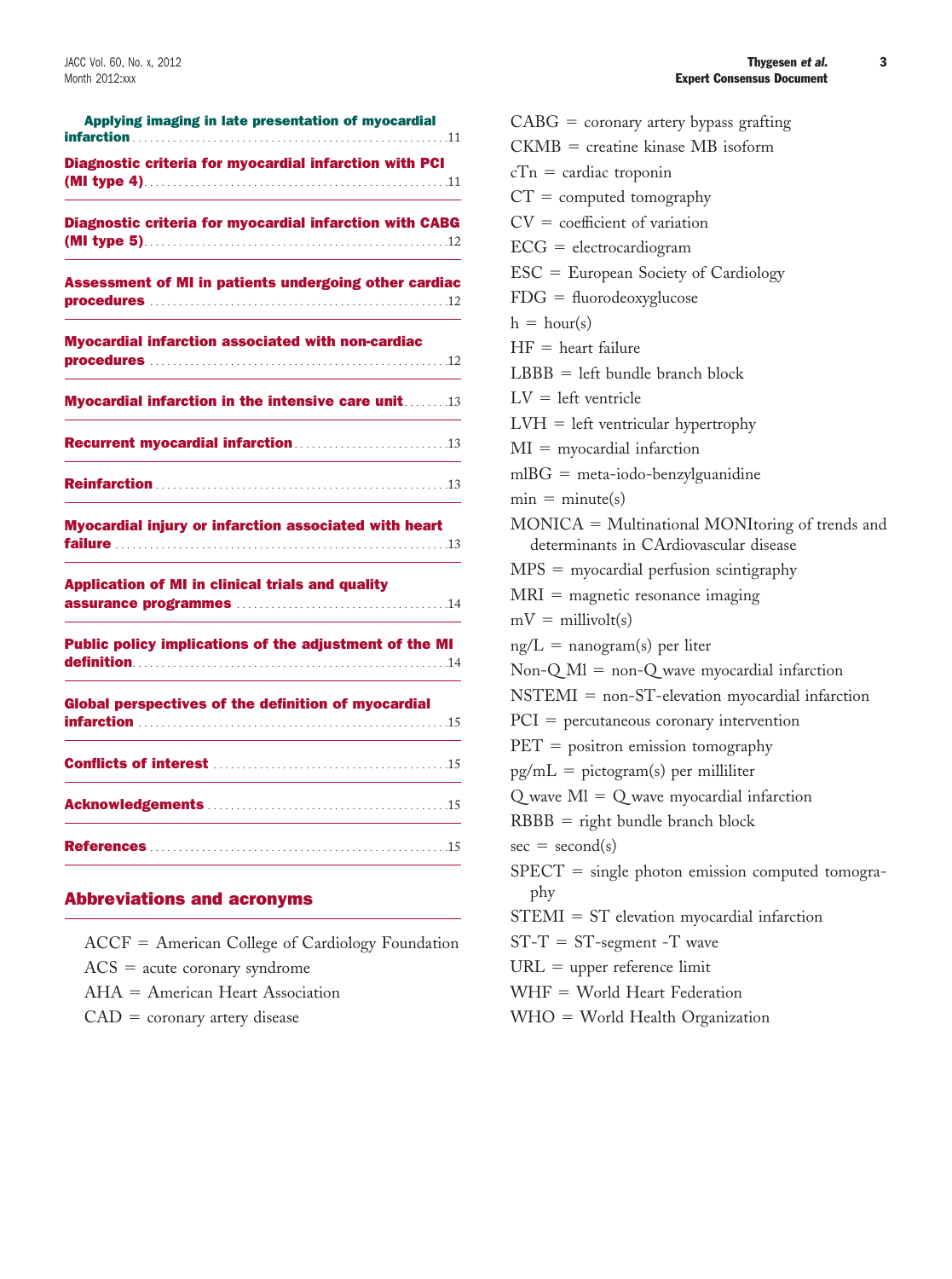#### Definition of Myocardial Infarction

#### Criteria for acute myocardial infarction

The term acute myocardial infarction (MI) should be used when there is evidence of myocardial necrosis in a clinical setting consistent with acute myocardial ischemia. Under these conditions any one of the following criteria meets the diagnosis for MI:

- Detection of a rise and/or fall of cardiac biomarker values [preferably cardiac troponin (cTn)] with at least one value above the 99th percentile upper reference limit (URL) and with at least one of the following:
- <sup>y</sup> Symptoms of ischemia.
- <sup>y</sup> New or presumed new significant ST-segment–T wave (ST–T) changes or new left bundle branch block (LBBB).
- Development of pathological Q waves in the ECG.
- Imaging evidence of new loss of viable myocardium or new regional wall motion abnormality.
- Identification of an intracoronary thrombus by angiography or autopsy.
- Cardiac death with symptoms suggestive of myocardial ischemia and presumed new ischemic ECG changes or new LBBB, but death occurred before cardiac biomarkers were obtained, or before cardiac biomarker values would be increased.
- Percutaneous coronary intervention (PCI) related MI is arbitrarily defined by elevation of cTn values ( $>5 \times 99$ th percentile URL) in patients with normal baseline values (≤99th percentile URL) or a rise of cTn values >20% if the baseline values are elevated and are stable or falling. In addition, either (i) symptoms suggestive of myocardial ischemia or (ii) new ischemic ECG changes or (iii) angiographic findings consistent with a procedural complication or (iv) imaging demonstration of new loss of viable myocardium or new regional wall motion abnormality are required.
- Stent thrombosis associated with MI when detected by coronary angiography or autopsy in the setting of myocardial ischemia and with a rise and/or fall of cardiac biomarker values with at least one value above the 99th percentile URL.
- Coronary artery bypass grafting (CABG) related MI is arbitrarily defined by elevation of cardiac biomarker values (>10  $\times$  99th percentile URL) in patients with normal baseline cTn values (≤99th percentile URL). In addition, either (i) new pathological Q waves or new LBBB, or (ii) angiographic documented new graft or new native coronary artery occlusion, or (iii) imaging evidence of new loss of viable myocardium or new regional wall motion abnormality.

#### Criteria for prior myocardial infarction

Any one of the following criteria meets the diagnosis for prior MI:

- Pathological Q waves with or without symptoms in the absence of non-ischemic causes.
- Imaging evidence of a region of loss of viable myocardium that is thinned and fails to contract, in the absence of a non-ischemic cause.
- Pathological findings of a prior MI.

### Introduction

Myocardial infarction (MI) can be recognized by clinical features, including electrocardiographic (ECG) findings, elevated values of biochemical markers (biomarkers) of myocardial necrosis, and by imaging, or may be defined by pathology. It is a major cause of death and disability worldwide. MI may be the first manifestation of coronary artery disease (CAD) or it may occur, repeatedly, in patients with established disease. Information on MI rates can provide useful information regarding the burden of CAD within and across populations, especially if standardized data are collected in a manner that distinguishes between incident and recurrent events. From the epidemiological point of view, the incidence of MI in a population can be used as a proxy for the prevalence of CAD in that population. The term 'myocardial infarction' may have major psychological and legal implications for the individual and society. It is an indicator of one of the leading health problems in the world and it is an outcome measure in clinical trials, observational studies and quality assurance programs. These studies and programs require a precise and consistent definition of MI.

In the past, a general consensus existed for the clinical syndrome designated as MI. In studies of disease prevalence, the World Health Organization (WHO) defined MI from symptoms, ECG abnormalities and cardiac enzymes. However, the development of ever more sensitive and myocardial tissue-specific cardiac biomarkers and more sensitive imaging techniques now allows for detection of very small amounts of myocardial injury or necrosis. Additionally, the management of patients with MI has significantly improved, resulting in less myocardial injury and necrosis, in spite of a similar clinical presentation. Moreover, it appears necessary to distinguish the various conditions which may cause MI, such as 'spontaneous' and 'procedure-related' MI. Accordingly, physicians, other healthcare providers and patients require an up-to-date definition of MI.

In 2000, the First Global MI Task Force presented a new definition of MI, which implied that any necrosis in the setting of myocardial ischemia should be labeled as MI [\(1\)](#page-14-0). These principles were further refined by the Second Global MI Task Force, leading to the Universal Definition of Myocardial Infarction Consensus Document in 2007, which emphasized the different conditions which might lead to an MI [\(2\)](#page-14-1). This document, endorsed by the European Society of Cardiology (ESC), the American College of Cardiology Foundation (ACCF), the American Heart Association (AHA), and the World Heart Federation (WHF), has been well accepted by the medical community and adopted by the WHO [\(3\)](#page-14-2). However, the development of even more sensitive assays for markers of myocardial necrosis mandates further revision, particularly when such necrosis occurs in the setting of the critically ill, after percutaneous coronary procedures or after cardiac surgery. The Third Global MI Task Force has continued the Joint ESC/ACCF/AHA/ WHF efforts by integrating these insights and new data into the current document, which now recognizes that very small amounts of myocardial injury or necrosis can be detected by biochemical markers and/or imaging.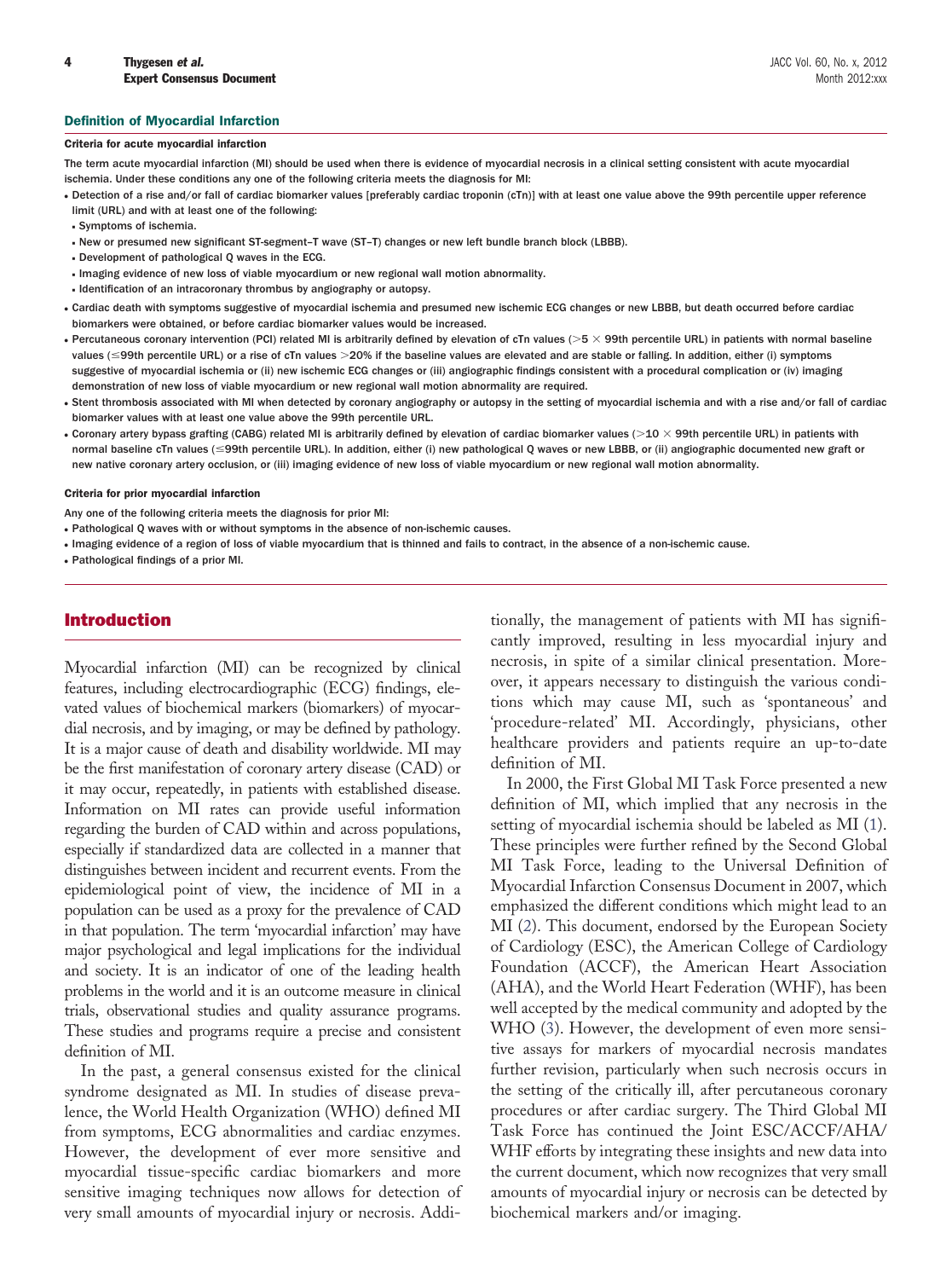# Pathological characteristics of myocardial ischemia and infarction

MI is defined in pathology as myocardial cell death due to prolonged ischemia. After the onset of myocardial ischemia, histological cell death is not immediate, but takes a finite period of time to develop—as little as 20 min, or less in some animal models [\(4\)](#page-14-3). It takes several hours before myocardial necrosis can be identified by macroscopic or microscopic post-mortem examination. Complete necrosis of myocardial cells at risk requires at least 2-4 h, or longer, depending on the presence of collateral circulation to the ischemic zone, persistent or intermittent coronary arterial occlusion, the sensitivity of the myocytes to ischemia, pre-conditioning, and individual demand for oxygen and nutrients [\(2\)](#page-14-1). The entire process leading to a healed infarction usually takes at least 5-6 weeks. Reperfusion may alter the macroscopic and microscopic appearance.

# Biomarker detection of myocardial injury with necrosis

Myocardial injury is detected when blood levels of sensitive and specific biomarkers such as cTn or the MB fraction of creatine kinase (CKMB) are increased [\(2\)](#page-14-1). Cardiac troponin I and T are components of the contractile apparatus of myocardial cells and are expressed almost exclusively in the heart. Although elevations of these biomarkers in the blood reflect injury leading to necrosis of myocardial cells, they do not indicate the underlying mechanism [\(5\)](#page-14-4). Various possibilities have been suggested for release of structural proteins from the myocardium, including normal turnover of myocardial cells, apoptosis, cellular release of troponin degradation products, increased cellular wall permeability, formation and release of membranous blebs, and myocyte necrosis [\(6\)](#page-14-5). Regardless of the pathobiology, myocardial necrosis due to myocardial ischemia is designated as MI.

Also, histological evidence of myocardial injury with necrosis may be detectable in clinical conditions associated with predominantly non- ischemic myocardial injury. Small amounts of myocardial injury with necrosis may be detected, which are associated with heart failure (HF), renal failure, myocarditis, arrhythmias, pulmonary embolism or otherwise uneventful percutaneous or surgical coronary procedures. These should not be labeled as MI or a complication of the procedures, but rather as myocardial injury, as illustrated in [Figure 1.](#page-4-0) It is recognized that the complexity of clinical circumstances may sometimes render it difficult to determine where individual cases may lie within the ovals of [Figure 1.](#page-4-0) In this setting, it is important to distinguish acute causes of cTn elevation, which require a rise and/or fall of cTn values, from chronic elevations that tend not to change acutely. A list of such clinical circumstances associated with



<span id="page-4-0"></span>Figure 1. This illustration shows various clinical entities: for example, renal failure, heart failure, tachy- or bradyarrhythmia, cardiac or non-cardiac procedures that can be associated with myocardial injury with cell death marked by cardiac troponin elevation. However, these entities can also be associated with myocardial infarction in case of clinical evidence of acute myocardial ischemia with rise and/or fall of cardiac troponin.

elevated values of cTn is presented in [Table 1.](#page-5-0) The multifactorial contributions resulting in the myocardial injury should be described in the patient record.

The preferred biomarker—overall and for each specific category of MI—is cTn (I or T), which has high myocardial tissue specificity as well as high clinical sensitivity. Detection of a rise and/or fall of the measurements is essential to the diagnosis of acute MI  $(7)$ . An increased cTn concentration is defined as a value exceeding the 99th percentile of a normal reference population [upper reference limit (URL)]. This discriminatory 99th percentile is designated as the decision level for the diagnosis of MI and must be determined for each specific assay with appropriate quality control in each laboratory [\(8,9\)](#page-15-0). The values for the 99th percentile URL defined by manufacturers, including those for many of the high-sensitivity assays in development, can be found in the package inserts for the assays or in recent publications  $(10-12)$ .

Values should be presented as nanograms per liter (ng/L) or picograms per milliliter (pg/mL) to make whole numbers. Criteria for the rise of cTn values are assay-dependent but can be defined from the precision profile of each individual assay, including high-sensitivity assays [\(10,11\)](#page-15-1). Optimal precision, as described by coefficient of variation (CV) at the 99th percentile URL for each assay, should be defined as  $\leq 10\%$ . Better precision (CV  $\leq 10\%$ ) allows for more sensitive assays and facilitates the detection of changing values [\(13\)](#page-15-2). The use of assays that do not have optimal precision ( $CV > 10\%$  at the 99th percentile URL) makes determination of a significant change more difficult but does not cause false positive results. Assays with  $CV > 20\%$  at the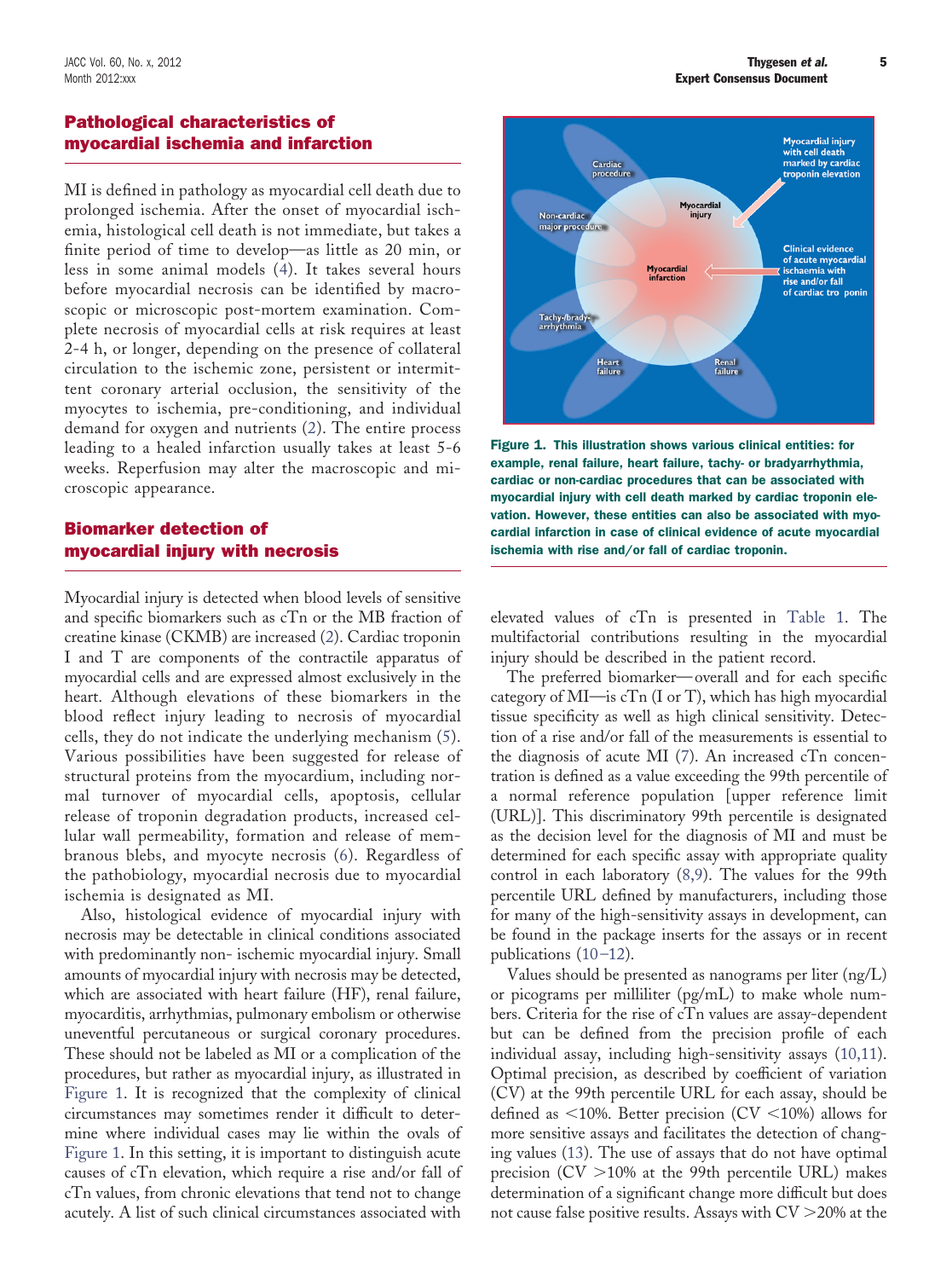#### <span id="page-5-0"></span>Table 1. Elevation of Cardiac Troponins Because of Myocardial Injury

| Injury related to primary myocardial ischemia                         |
|-----------------------------------------------------------------------|
| Plaque rupture                                                        |
| Intraluminal coronary artery thrombus formation                       |
| Injury related to supply/demand imbalance of myocardial ischemia      |
| Tachy-/brady-arrhythmias                                              |
| Aortic dissection or severe aortic valve disease                      |
| Hypertrophic cardiomyopathy                                           |
| Cardiogenic, hypovolemic, or septic shock                             |
| Severe respiratory failure                                            |
| Severe anemia                                                         |
| Hypertension with or without LVH                                      |
| Coronary spasm                                                        |
| Coronary embolism or vasculitis                                       |
| Coronary endothelial dysfunction without significant CAD              |
| Injury not related to myocardial ischemia                             |
| Cardiac contusion, surgery, ablation, pacing, or defibrillator shocks |
| Rhabdomyolysis with cardiac involvement                               |
| <b>Myocarditis</b>                                                    |
| Cardiotoxic agents, e.g. anthracyclines, herceptin                    |
| Multifactorial or indeterminate myocardial injury                     |
| <b>Heart failure</b>                                                  |
| Stress (Takotsubo) cardiomyopathy                                     |
| Severe pulmonary embolism or pulmonary hypertension                   |
| Sepsis and critically ill patients                                    |
| Renal failure                                                         |
| Severe acute neurological diseases, e.g. stroke, subarachnoid         |
| hemorrhage                                                            |
| Infiltrative diseases, e.g. amyloidosis, sarcoidosis                  |
| Strenuous exercise                                                    |
|                                                                       |

99th percentile URL should not be used [\(13\)](#page-15-2). It is acknowledged that pre-analytic and analytic problems can induce elevated and reduced values of cTn [\(10,11\)](#page-15-1).

Blood samples for the measurement of cTn should be drawn on first assessment and repeated 3-6 h later. Later samples are required if further ischemic episodes occur, or when the timing of the initial symptoms is unclear [\(14\)](#page-15-3). To establish the diagnosis of MI, a rise and/or fall in values with at least one value above the decision level is required, coupled with a strong pre-test likelihood. The demonstration of a rising and/or falling pattern is needed to distinguish acute- from chronic elevations in cTn concentrations that are associated with structural heart disease [\(10,11,15–](#page-15-1) [19\)](#page-15-1). For example, patients with renal failure or HF can have significant chronic elevations in cTn. These elevations can be marked, as seen in many patients with MI, but do not change acutely [\(7\)](#page-14-6). However, a rising or falling pattern is not absolutely necessary to make the diagnosis of MI if a patient with a high pre-test risk of MI presents late after symptom onset; for example, near the peak of the cTn time-concentration curve or on the slow-declining portion of that curve, when detecting a changing pattern can be problematic. Values may remain elevated for 2 weeks or more following the onset of myocyte necrosis [\(10\)](#page-15-1).

Sex-dependent values may be recommended for highsensitivity troponin assays  $(20,21)$ . An elevated cTn value (99th percentile URL), with or without a dynamic pattern of values or in the absence of clinical evidence of ischemia, should prompt a search for other diagnoses associated with myocardial injury, such as myocarditis, aortic dissection, pulmonary embolism, or HF. Renal failure and other more non-ischemic chronic disease states, that can be associated with elevated cTn levels, are listed in [Table 1](#page-5-0) [\(10,11\)](#page-15-1).

If a cTn assay is not available, the best alternative is CKMB (measured by mass assay). As with troponin, an increased CKMB value is defined as a measurement above the 99th percentile URL, which is designated as the decision level for the diagnosis of MI [\(22\)](#page-15-5). Sex-specific values should be employed [\(22\)](#page-15-5).

# Clinical features of myocardial ischemia and infarction

Onset of myocardial ischemia is the initial step in the development of MI and results from an imbalance between oxygen supply and demand. Myocardial ischemia in a clinical setting can usually be identified from the patient's history and from the ECG. Possible ischemic symptoms include various combinations of chest, upper extremity, mandibular or epigastric discomfort (with exertion or at rest) or an ischemic equivalent such as dyspnea or fatigue. The discomfort associated with acute MI usually lasts  $>$ 20 min. Often, the discomfort is diffuse—not localized, nor positional, nor affected by movement of the region—and it may be accompanied by diaphoresis, nausea or syncope. However, these symptoms are not specific for myocardial ischemia. Accordingly, they may be misdiagnosed and attributed to gastrointestinal, neurological, pulmonary or musculoskeletal disorders. MI may occur with atypical symptoms—such as palpitations or cardiac arrest—or even without symptoms; for example in women, the elderly, diabetics, or post-operative and critically ill patients [\(2\)](#page-14-1). Careful evaluation of these patients is advised, especially when there is a rising and/or falling pattern of cardiac biomarkers.

# Clinical classification of myocardial infarction

For the sake of immediate treatment strategies, such as reperfusion therapy, it is usual practice to designate MI in patients with chest discomfort, or other ischemic symptoms that develop ST elevation in two contiguous leads (see ECG section), as an 'ST elevation MI' (STEMI). In contrast, patients without ST elevation at presentation are usually designated as having a 'non-ST elevation MI' (NSTEMI). Many patients with MI develop Q waves (Q wave MI), but others do not (non-Q MI). Patients without elevated biomarker values can be diagnosed as having unstable angina. In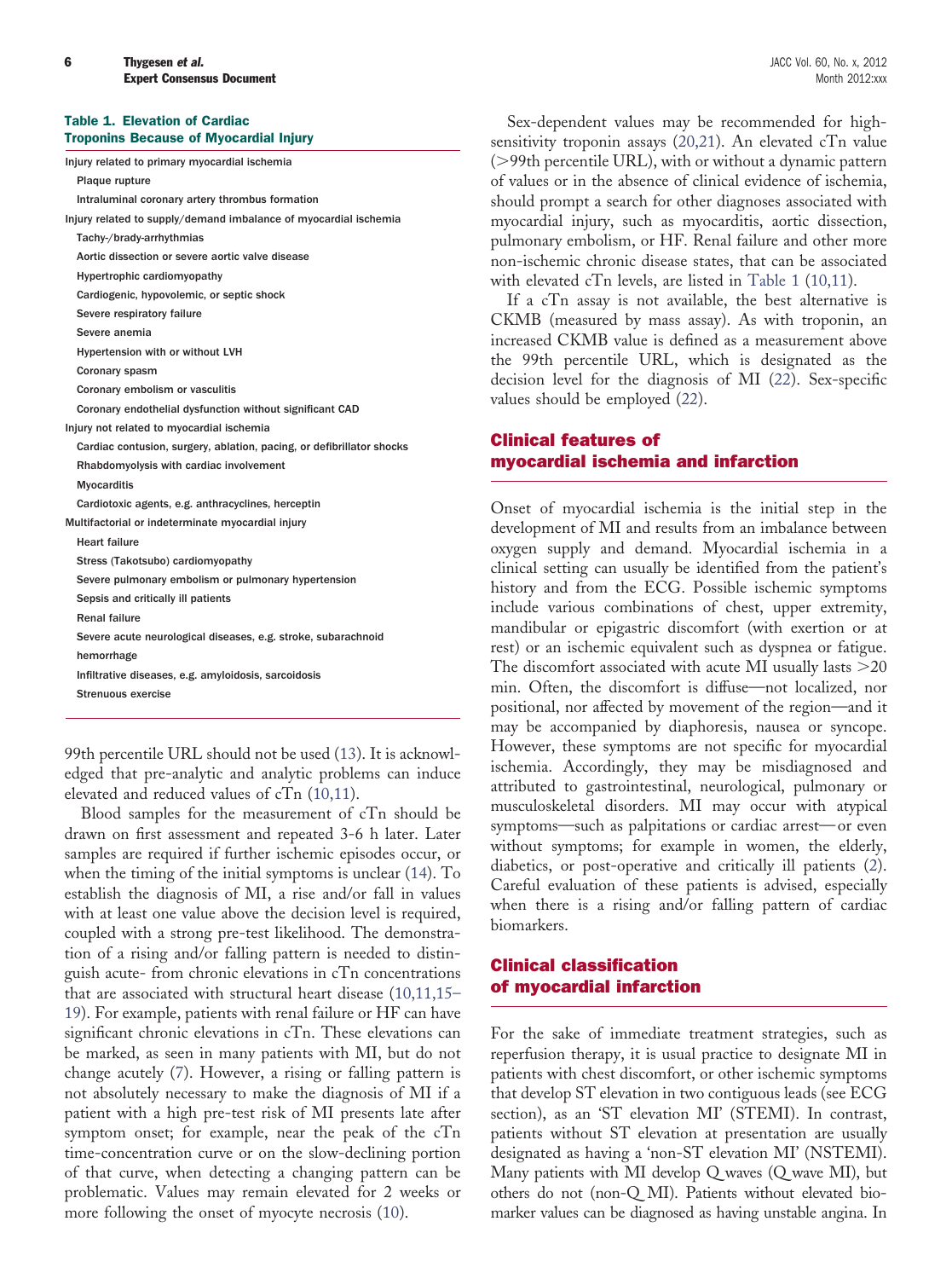#### <span id="page-6-0"></span>Table 2. Universal Classification of Myocardial Infarction

Type 1: Spontaneous myocardial infarction

Spontaneous myocardial infarction related to atherosclerotic plaque rupture, ulceration, Assuring, erosion, or dissection with resulting intraluminal thrombus in one or more of the coronary arteries leading to decreased myocardial blood flow or distal platelet emboli with ensuing myocyte necrosis. The patient may have underlying severe CAD but on occasion non-obstructive or no CAD.

Type 2: Myocardial infarction secondary to an ischemic imbalance

In instances of myocardial injury with necrosis where a condition other than CAD contributes to an imbalance between myocardial oxygen supply and/or demand, e.g. coronary endothelial dysfunction, coronary artery spasm, coronary embolism, tachy-/brady-arrhythmias, anemia, respiratory failure, hypotension, and hypertension with or without LVH.

Type 3: Myocardial infarction resulting in death when biomarker values are unavailable

Cardiac death with symptoms suggestive of myocardial ischemia and presumed new ischemic ECG changes or new LBBB, but death occurring before blood samples could be obtained, before cardiac biomarker could rise, or in rare cases cardiac biomarkers were not collected.

Type 4a: Myocardial infarction related to percutaneous coronary intervention (PCI)

Myocardial infarction associated with PCI is arbitrarily defined by elevation of cTn values  $>5$  x 99th percentile URL in patients with normal baseline values (<99<sup>th</sup> percentile URL) or a rise of cTn values >20% if the baseline values are elevated and are stable or falling. In addition, either (i) symptoms suggestive of myocardial ischemia, or (ii) new ischemic ECG changes or new LBBB, or (iii) angiographic loss of patency of a major coronary artery or a side branch or persistent slow- or no-flow or embolization, or (iv) imaging demonstration of new loss of viable myocardium or new regional wall motion abnormality are required.

Type 4b: Myocardial infarction related to stent thrombosis

Myocardial infarction associated with stent thrombosis is detected by coronary angiography or autopsy in the setting of myocardial ischemia and with a rise and/ or fall of cardiac biomarkers values with at least one value above the 99th percentile URL.

Type 5: Myocardial infarction related to coronary artery bypass grafting (CABG)

Myocardial infarction associated with CABG is arbitrarily defined by elevation of cardiac biomarker values  $>10$  x 99th percentile URL in patients with normal baseline cTn values (<99th percentile URL). In addition, either (i) new pathological Q waves or new LBBB, or (ii) angiographic documented new graft or new native coronary artery occlusion, or (iii) imaging evidence of new loss of viable myocardium or new regional wall motion abnormality.

addition to these categories, MI is classified into various types, based on pathological, clinical and prognostic differences, along with different treatment strategies [\(Table 2\)](#page-6-0).

#### Spontaneous myocardial infarction (MI type 1)

This is an event related to atherosclerotic plaque rupture, ulceration, fissuring, erosion, or dissection with resulting intraluminal thrombus in one or more of the coronary arteries, leading to decreased myocardial blood flow or distal platelet emboli with ensuing myocyte necrosis. The patient may have underlying severe CAD but, on occasion (5 to 20%), non-obstructive or no CAD may be found at angiography, particularly in women [\(23–25\)](#page-15-6).

### Myocardial infarction secondary to an ischemic imbalance (MI type 2)

In instances of myocardial injury with necrosis, where a condition other than CAD contributes to an imbalance between myocardial oxygen supply and/or demand, the term 'MI type 2' is employed [\(Figure 2\)](#page-6-1). In critically ill patients, or in patients undergoing major (non-cardiac) surgery, elevated values of cardiac biomarkers may appear, due to the direct toxic effects of endogenous or exogenous high circulating catecholamine levels. Also coronary vasospasm and/or endothelial dysfunction have the potential to cause MI  $(26 - 28)$ .

### Cardiac death due to myocardial infarction (MI type 3)

Patients who suffer cardiac death, with symptoms suggestive of myocardial ischemia accompanied by presumed new ischemic ECG changes or new LBBB— but without available biomarker values—represent a challenging diagnostic

group. These individuals may die before blood samples for biomarkers can be obtained, or before elevated cardiac biomarkers can be identified. If patients present with clinical features of myocardial ischemia, or with presumed new ischemic ECG changes, they should be classified as having had a fatal MI, even if cardiac biomarker evidence of MI is lacking.

### Myocardial infarction associated with revascularization procedures (MI types 4 and 5)

Periprocedural myocardial injury or infarction may occur at some stages in the instrumentation of the heart that is required during mechanical revascularization procedures, either by PCI or by coronary artery bypass grafting (CABG). Elevated cTn values may be detected following



<span id="page-6-1"></span>Figure 2. Differentiation between myocardial infarction (MI) types 1 and 2 according to the condition of the coronary arteries.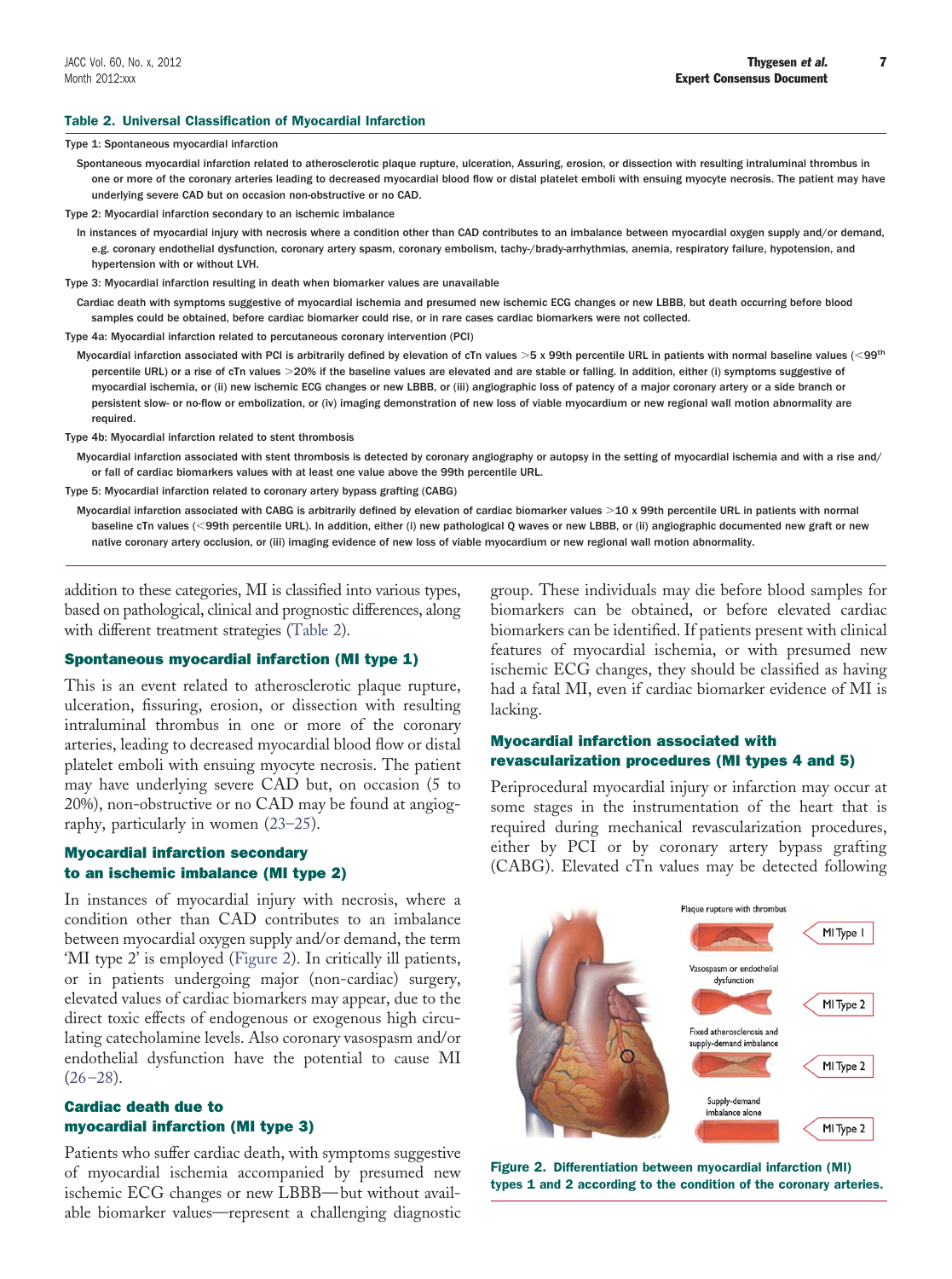these procedures, since various insults may occur that can lead to myocardial injury with necrosis [\(29 –32\)](#page-15-8). It is likely that limitation of such injury is beneficial to the patient: however, a threshold for a worsening prognosis, related to an asymptomatic increase of cardiac biomarker values in the absence of procedural complications, is not well defined [\(33–35\)](#page-15-9). Subcategories of PCI-related MI are connected to stent thrombosis and restenosis that may happen after the primary procedure.

# Electrocardiographic detection of myocardial infarction

The ECG is an integral part of the diagnostic work-up of patients with suspected MI and should be acquired and interpreted promptly (i.e. target within 10 min) after clinical presentation [\(2\)](#page-14-1). Dynamic changes in the ECG waveforms during acute myocardial ischemic episodes often require acquisition of multiple ECGs, particularly if the ECG at initial presentation is non-diagnostic. Serial recordings in symptomatic patients with an initial non-diagnostic ECG should be performed at 15–30 min intervals or, if available, continuous computer-assisted 12-lead ECG recording. Recurrence of symptoms after an asymptomatic interval are an indication for a repeat tracing and, in patients with evolving ECG abnormalities, a pre-discharge ECG should be acquired as a baseline for future comparison. Acute or evolving changes in the ST-T waveforms and Q waves, when present, potentially allow the clinician to time the event, to identify the infarct-related artery, to estimate the amount of myocardium at risk as well as prognosis, and to determine therapeutic strategy. More profound ST-segment shift or T wave inversion involving multiple leads/territories is associated with a greater degree of myocardial ischemia and a worse prognosis. Other ECG signs associated with acute myocardial ischemia include cardiac arrhythmias, intraventricular and atrioventricular conduction delays, and loss of pre-cordial R wave amplitude. Coronary artery size and distribution of arterial segments, collateral vessels, location, extent and severity of coronary stenosis, and prior myocardial necrosis can all impact ECG manifestations of myocardial ischemia [\(36\)](#page-15-10). Therefore the ECG at presentation should always be compared to prior ECG tracings, when available. The ECG by itself is often insufficient to diagnose acute myocardial ischemia or infarction, since ST deviation may be observed in other conditions, such as acute pericarditis, left ventricular hypertrophy (LVH), left bundle branch block (LBBB), Brugada syndrome, stress cardiomyopathy, and early repolarization patterns [\(37\)](#page-15-11). Prolonged new STsegment elevation (e.g. 20 min), particularly when associated with reciprocal ST-segment depression, usually reflects acute coronary occlusion and results in myocardial injury with necrosis. As in cardiomyopathy, Q waves may also occur due to myocardial fibrosis in the absence of CAD.

#### <span id="page-7-0"></span>Table 3. ECG Manifestations of Acute Myocardial Ischemia (in Absence of LVH and LBBB)

ST elevation

New ST elevation at the J point in two contiguous leads with the cut-points:  $\geq$ 0.1 mV in all leads other than leads V<sub>2</sub>-V<sub>3</sub> where the following cut points apply:  $\geq$ 0.2 mV in men  $\geq$ 40 years;  $\geq$ 0.25 mV in men <40 years, or  $\geq$  0.15 mV in women.

ST depression and T wave changes

New horizontal or down-sloping ST depression ≥0.05 mV in two contiguous leads and/or T inversion  $\geq$ 0.1 mV in two contiguous leads with prominent R wave or R/S ratio  $> 1$ .

ECG abnormalities of myocardial ischemia or infarction may be inscribed in the PR segment, the QRS complex, the ST-segment or the T wave. The earliest manifestations of myocardial ischemia are typically T wave and ST-segment changes. Increased hyperacute T wave amplitude, with prominent symmetrical T waves in at least two contiguous leads, is an early sign that may precede the elevation of the ST-segment. Transient Q waves may be observed during an episode of acute ischemia or (rarely) during acute MI with successful reperfusion. [Table 3](#page-7-0) lists ST-T wave criteria for the diagnosis of acute myocardial ischemia that may or may not lead to MI. The J point is used to determine the magnitude of the ST-segment shift. New, or presumed new, J point elevation  $> 0.1$ mV is required in all leads other than V2 and V3. In healthy men under age 40, J-point elevation can be as much as 0.25 mV in leads V2 or V3, but it decreases with increasing age. Sex differences require different cut-points for women, since J point elevation in healthy women in leads V2 and V3 is less than in men [\(38\)](#page-15-12). 'Contiguous leads' refers to lead groups such as anterior leads (V1–V6), inferior leads (II, III, aVF) or lateral/apical leads (I, aVL). Supplemental leads such as V3R and V4R reflect the free wall of the right ventricle and V7–V9 the inferobasal wall.

The criteria in [Table 3](#page-7-0) require that the ST shift be present in two or more contiguous leads. For example,  $>0.2$ mV of ST elevation in lead V2, and  $>0.1$  mV in lead V1, would meet the criteria of two abnormal contiguous leads in a man  $>40$  years old. However,  $>0.1$ mV and  $< 0.2$ mV of ST elevation, seen only in leads V2–V3 in men (or  $0.15$ mV in women), may represent a normal finding. It should be noted that, occasionally, acute myocardial ischemia may create sufficient ST-segment shift to meet the criteria in one lead but have slightly less than the required ST shift in a contiguous lead. Lesser degrees of ST displacement or T wave inversion do not exclude acute myocardial ischemia or evolving MI, since a single static recording may miss the more dynamic ECG changes that might be detected with serial recordings. ST elevation or diagnostic Q waves in contiguous lead groups are more specific than ST depression in localizing the site of myocardial ischemia or necrosis [\(39,40\)](#page-15-13). Supplemental leads, as well as serial ECG recordings, should always be considered in patients that present with ischemic chest pain and a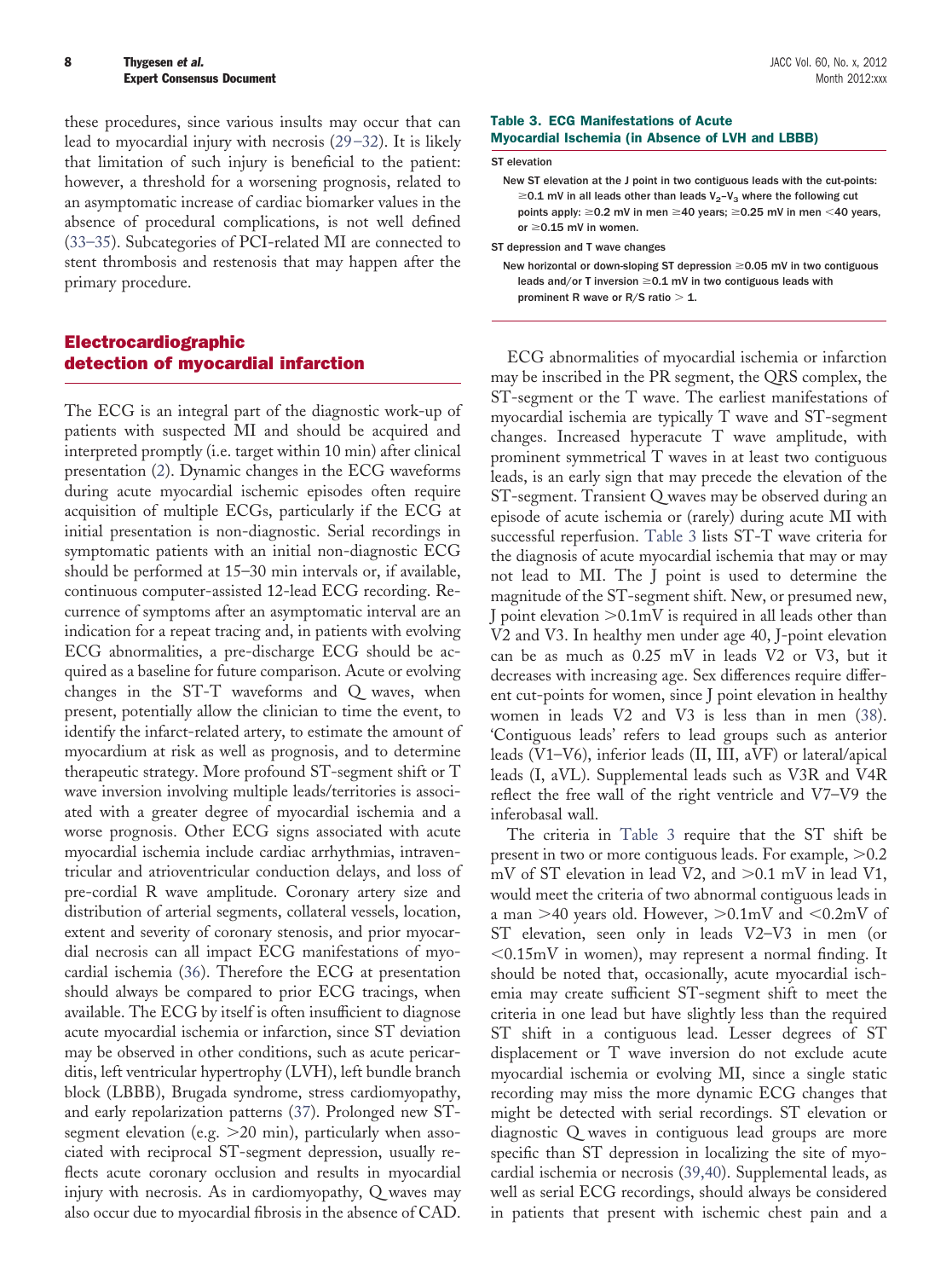#### <span id="page-8-0"></span>Table 4. ECG Changes Associated With Prior Myocardial Infarction

Any Q wave in leads  $\mathsf{V}_2\text{-}\mathsf{V}_3 \geq$  0.02 sec or QS complex in leads  $\mathsf{V}_2$  and  $\mathsf{V}_\mathsf{r}$ 

Q wave  $\geq$ 0.03 sec and  $\geq$ 0.1 mV deep or QS complex in leads 1, II, aVL, aVF or  $V_4-V_6$  in any two leads of a contiguous lead grouping (1, aVL;  $V_1-V_6$ ; II, III, aVF).<sup>a</sup>

R wave  $\geq$ 0.04 sec in V<sub>1</sub>-V<sub>2</sub> and R/S  $\geq$ 1 with a concordant positive T wave in absence of conduction defect.

<sup>a</sup>The same criteria are used for supplemental leads  $V_7-V_9$ .

non-diagnostic initial ECG [\(41,42\)](#page-16-0). Electrocardiographic evidence of myocardial ischemia in the distribution of a left circumflex artery is often overlooked and is best captured using posterior leads at the fifth intercostal space (V7 at the left posterior axillary line, V8 at the left mid-scapular line, and V9 at the left paraspinal border). Recording of these leads is strongly recommended in patients with high clinical suspicion for acute circumflex occlusion (for example, initial ECG non-diagnostic, or ST-segment depression in leads V1-3). A cut-point of 0.05 mV ST elevation is recommended in leads V7–V9; specificity is increased at a cutpoint  $>0.1$  mV ST elevation and this cut-point should be used in men 40 years old. ST depression in leads V1–V3 may be suggestive of inferobasal myocardial ischemia (posterior infarction), especially when the terminal T wave is positive (ST elevation equivalent), however this is nonspecific (41-43). In patients with inferior and suspected right ventricular infarction, right pre-cordial leads V3R and V4R should be recorded, since ST elevation  $>0.05$  mV  $(0.1 \text{ mV} \cdot \text{in} \cdot \text{men} < 30 \text{ years} \cdot \text{old})$  provides supportive criteria for the diagnosis [\(42\)](#page-16-1).

During an episode of acute chest discomfort, pseudonormalization of previously inverted T waves may indicate acute myocardial ischemia. Pulmonary embolism, intracranial processes, electrolyte abnormalities, hypothermia, or peri-/myocarditis may also result in ST-T abnormalities and should be considered in the differential diagnosis. The diagnosis of MI is more difficult in the presence of LBBB [\(44,45\)](#page-16-2). However, concordant ST-segment elevation or a previous ECG may be helpful to determine the presence of acute MI in this setting. In patients with right bundle branch block (RBBB), ST-T abnormalities in leads V1–V3 are common, making it difficult to assess the presence of ischemia in these leads: however, when new ST elevation or Q waves are found, myocardial ischemia or infarction should be considered.

### Prior myocardial infarction

As shown in [Table 4,](#page-8-0) Q waves or QS complexes in the absence of QRS confounders are pathognomonic of a prior MI in patients with ischemic heart disease, regardless of symptoms [\(46,47\)](#page-16-3). The specificity of the ECG diagnosis for MI is greatest when Q waves occur in several leads or lead groupings. When the Q waves are associated with ST deviations or T wave changes in the same leads, the

likelihood of MI is increased; for example, minor Q waves  $>0.02$  sec and  $< 0.03$  sec that are s 0.1 mV deep are suggestive of prior MI if accompanied by inverted T waves in the same lead group. Other validated MI coding algorithms, such as the Minnesota Code and WHO MONICA, have been used in epidemiological studies and clinical trials [\(3\)](#page-14-2).

### Silent myocardial infarction

Asymptomatic patients who develop new pathologic Q wave criteria for MI detected during routine ECG followup, or reveal evidence of MI by cardiac imaging, that cannot be directly attributed to a coronary revascularization procedure, should be termed 'silent MI' [\(48 –51\)](#page-16-4). In studies, silent Q wave MI accounted for 9-37% of all non-fatal MI events and were associated with a significantly increased mortality risk [\(48,49\)](#page-16-4). Improper lead placement or QRS confounders may result in what appear to be new Q waves or QS complexes, as compared to a prior tracing. Thus, the diagnosis of a new silent Q wave MI should be confirmed by a repeat ECG with correct lead placement, or by an imaging study, and by focused questioning about potential interim ischemic symptoms.

# Conditions that confound the ECG diagnosis of myocardial infarction

A QS complex in lead V1 is normal. A Q wave  $\leq 0.03$  sec and 25% of the R wave amplitude in lead III is normal if the frontal QRS axis is between -30° and 0°. A Q wave may also be normal in aVL if the frontal QRS axis is between 60° and 90°. Septal Q waves are small, non- pathological Q waves  $\leq 0.03$  sec and  $\leq 25\%$  of the R-wave amplitude in leads I, aVL, aVF, and V4 –V6. Pre-excitation, obstructive, dilated or stress cardiomyopathy, cardiac amyloidosis, LBBB, left anterior hemiblock, LVH, right ventricular hypertrophy, myocarditis, acute cor pulmonale, or hyperkalemia may be associated with Q waves or QS complexes in the absence of MI. ECG abnormalities that mimic myocardial ischemia or MI are presented in [Table 5.](#page-9-0)

### Imaging techniques

Non-invasive imaging plays many roles in patients with known or suspected MI, but this section concerns only its role in the diagnosis and characterization of MI. The underlying rationale is that regional myocardial hypoperfusion and ischemia lead to a cascade of events, including myocardial dysfunction, cell death and healing by fibrosis. Important imaging parameters are therefore perfusion, myocyte viability, myocardial thickness, thickening and motion, and the effects of fibrosis on the kinetics of paramagnetic or radio-opaque contrast agents.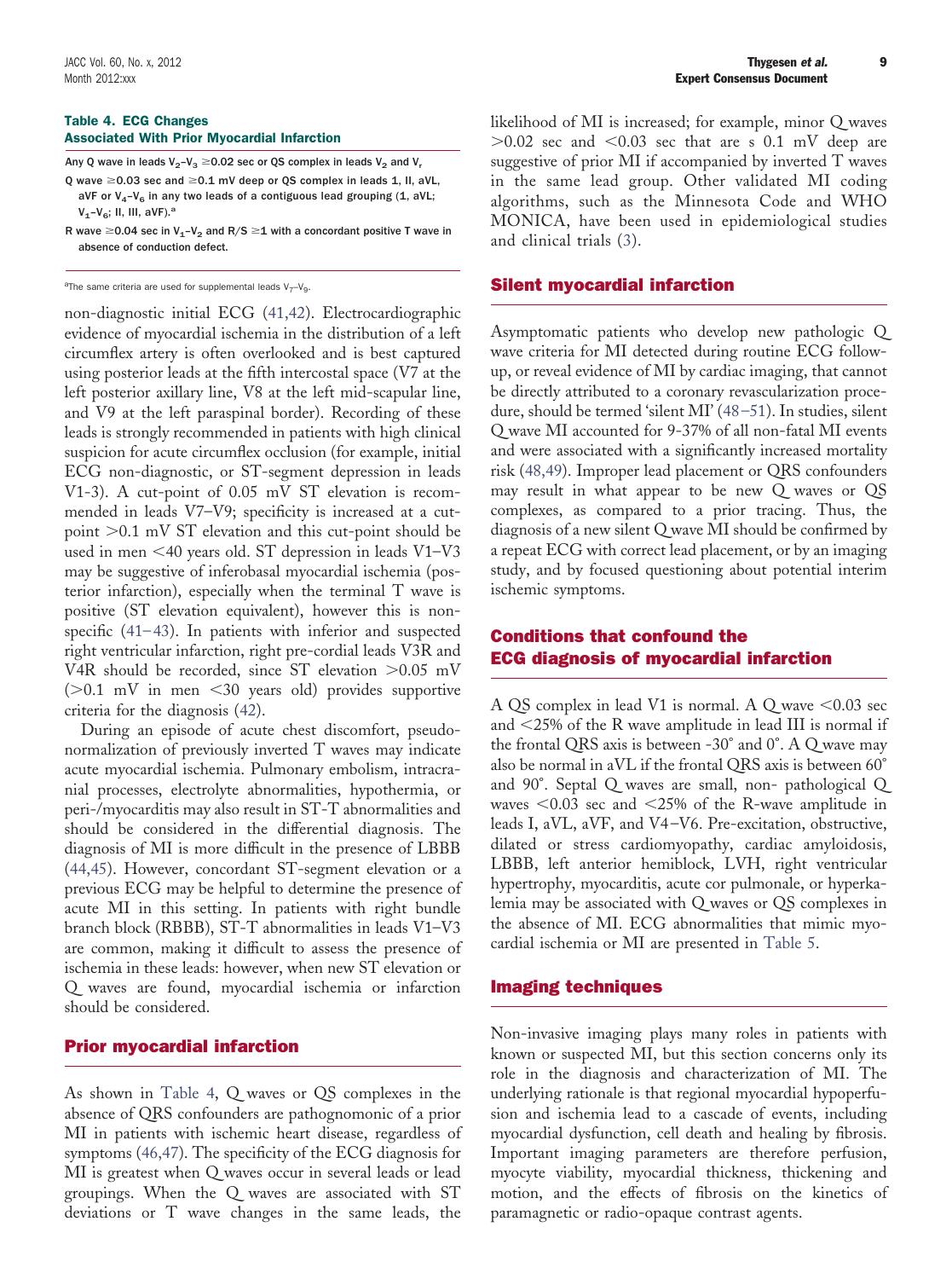#### <span id="page-9-0"></span>Table 5. Common ECG Pitfalls in Diagnosing Myocardial Infarction

| <b>False positives</b>                                                                                       |
|--------------------------------------------------------------------------------------------------------------|
| • Early repolarization<br>$\blacksquare$ I BBB                                                               |
| • Pre-excitation                                                                                             |
| • J point elevation syndromes, e.g. Brugada syndrome<br>• Peri-/myocarditis                                  |
| • Pulmonary embolism                                                                                         |
| • Subarachnoid hemorrhage                                                                                    |
| • Metabolic disturbances such as hyperkalemia                                                                |
| • Cardiomyopathy                                                                                             |
| • Lead transposition                                                                                         |
| • Cholecystitis                                                                                              |
| • Persistent juvenile pattern                                                                                |
| • Malposition of precordial ECG electrodes                                                                   |
| • Tricyclic antidepressants or phenothiazines                                                                |
| <b>False negatives</b>                                                                                       |
| • Prior MI with Q-waves and/or persistent ST elevation<br>• Right ventricular pacing<br>$\blacksquare$ I BBB |

Commonly used imaging techniques in acute and chronic infarction are echocardiography, radionuclide ventriculography, myocardial perfusion scintigraphy (MPS) using single photon emission computed tomography (SPECT), and magnetic resonance imaging (MRI). Positron emission tomography (PET) and X-ray computed tomography (CT) are less common [\(52\)](#page-16-5). There is considerable overlap in their capabilities and each of the techniques can, to a greater or lesser extent, assess myocardial viability, perfusion, and function. Only the radionuclide techniques provide a direct assessment of myocyte viability, because of the inherent properties of the tracers used. Other techniques provide indirect assessments of myocardial viability, such as contractile response to dobutamine by echocardiography or myocardial fibrosis by MR.

### Echocardiography

The strength of echocardiography is the assessment of cardiac structure and function, in particular myocardial thickness, thickening and motion. Echocardiographic contrast agents can improve visualization of the endocardial border and can be used to assess myocardial perfusion and microvascular obstruction. Tissue Doppler and strain imaging permit quantification of global and regional function [\(53\)](#page-16-6). Intravascular echocardiographic contrast agents have been developed that target specific molecular processes, but these techniques have not yet been applied in the setting of MI [\(54\)](#page-16-7).

### Radionuclide imaging

Several radionuclide tracers allow viable myocytes to be imaged directly, including the SPECT tracers thallium-201, technetium-99m MIBI and tetrofosmin, and the PET tracers F-2-fluorodeoxyglucose (FDG) and rubidium-82 [\(18,52\)](#page-15-14). The strength of the SPECT techniques is that these are the only commonly available direct methods of assessing viability, although the relatively low resolution

of the images leaves them at a disadvantage for detecting small areas of MI. The common SPECT radiopharmaceuticals are also tracers of myocardial perfusion and the techniques thereby readily detect areas of MI and inducible perfusion abnormalities. ECG-gated imaging provides a reliable assessment of myocardial motion, thickening and global function. Evolving radionuclide techniques that are relevant to the assessment of MI include imaging of sympathetic innervation using iodine-123-labelled meta-iodo-benzylguanidine (mIBG) [\(55\)](#page-16-8), imaging of matrix metalloproteinase activation in ventricular remodeling [\(56,57\)](#page-16-9), and refined assessment of myocardial metabolism [\(58\)](#page-16-10).

### Magnetic resonance imaging

The high tissue contrast of cardiovascular MRI provides an accurate assessment of myocardial function and it has similar capability to echocardiography in suspected acute MI. Paramagnetic contrast agents can be used to assess myocardial perfusion and the increase in extracellular space that is associated with the fibrosis of prior MI. These techniques have been used in the setting of acute MI [\(59,60\)](#page-16-11), and imaging of myocardial fibrosis by delayed contrast enhancement is able to detect even small areas of subendocardial MI. It is also of value in detecting myocardial disease states that can mimic MI, such as myocarditis [\(61\)](#page-16-12).

### Computed tomography

Infarcted myocardium is initially visible as a focal area of decreased left ventricle (LV) enhancement, but later imaging shows hyper- enhancement, as with late gadolinium imaging by MRI [\(62\)](#page-16-13). This finding is clinically relevant because contrast-enhanced CT may be performed for suspected pulmonary embolism and aortic dissection conditions with clinical features that overlap with those of acute MI— but the technique is not used routinely. Similarly, CT assessment of myocardial perfusion is technically feasible but not yet fully validated.

### Applying imaging in acute myocardial infarction

Imaging techniques can be useful in the diagnosis of acute MI because of their ability to detect wall motion abnormalities or loss of viable myocardium in the presence of elevated cardiac biomarker values. If, for some reason, biomarkers have not been measured or may have normalized, demonstration of new loss of myocardial viability in the absence of non-ischemic causes meets the criteria for MI. Normal function and viability have a very high negative predictive value and practically exclude acute MI [\(63\)](#page-16-14). Thus, imaging techniques are useful for early triage and discharge of patients with suspected MI. However, if biomarkers have been measured at appropriate times and are normal, this excludes an acute MI and takes precedence over the imaging criteria.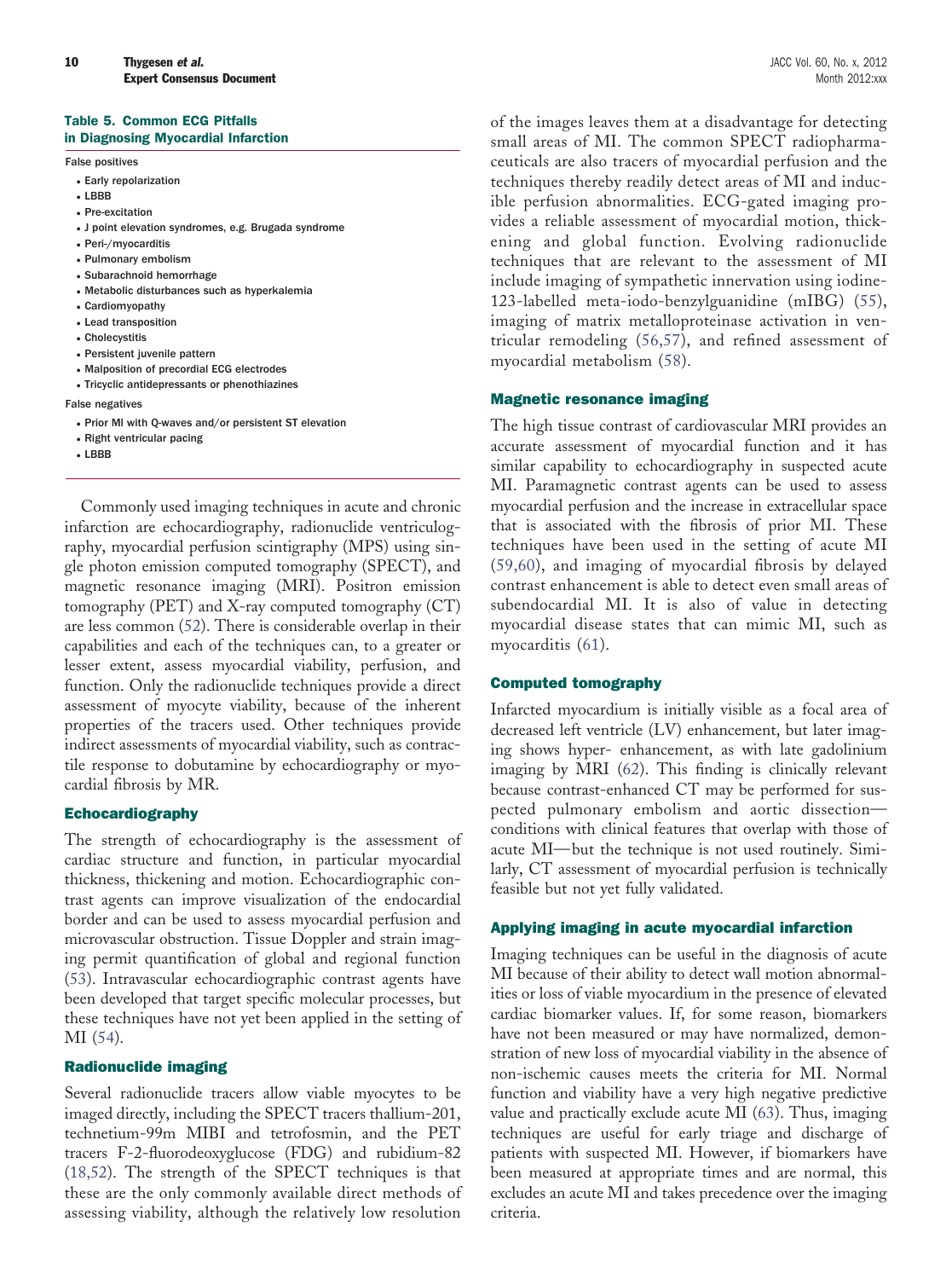Abnormal regional myocardial motion and thickening may be caused by acute MI or by one or more of several other conditions, including prior MI, acute ischemia, stunning or hibernation. Non-ischemic conditions, such as cardiomyopathy and inflammatory or infiltrative diseases, can also lead to regional loss of viable myocardium or functional abnormality. Therefore, the positive predictive value of imaging for acute MI is not high unless these conditions can be excluded, and unless a new abnormality is detected or can be presumed to have arisen in the setting of other features of acute MI.

Echocardiography provides an assessment of many nonischemic causes of acute chest pain, such as perimyocarditis, valvular heart disease, cardiomyopathy, pulmonary embolism or aortic dissection [\(53\)](#page-16-6). It is the imaging technique of choice for detecting complications of acute MI, including myocardial free wall rupture, acute ventricular septal defect, and mitral regurgitation secondary to papillary muscle rupture or ischemia.

Radionuclide imaging can be used to assess the amount of myocardium that is salvaged by acute revascularization [\(64\)](#page-16-15). Tracer is injected at the time of presentation, with imaging deferred until after revascularization, providing a measure of myocardium at risk. Before discharge, a second resting injection provides a measure of final infarct size, and the difference between the two corresponds to the myocardium that has been salvaged.

# Applying imaging in late presentation of myocardial infarction

In case of late presentation after suspected MI, the presence of regional wall motion abnormality, thinning or scar in the absence of non- ischemic causes, provides evidence of past MI. The high resolution and specificity of late gadolinium enhancement MRI for the detection of myocardial fibrosis has made this a very valuable technique. In particular, the ability to distinguish between subendocardial and other patterns of fibrosis provides a differentiation between ischemic heart disease and other myocardial abnormalities. Imaging techniques are also useful for risk stratification after a definitive diagnosis of MI. The detection of residual or remote ischemia and/or ventricular dysfunction provides powerful indicators of later outcome.

# Diagnostic criteria for myocardial infarction with PCI (MI type 4)

Balloon inflation during PCI often causes transient ischemia, whether or not it is accompanied by chest pain or ST-T changes. Myocardial injury with necrosis may result from recognizable peri-procedural events—alone or in combination—such as coronary dissection, occlusion of a major coronary artery or a side-branch, disruption of collateral flow, slow flow or no-reflow, distal embolization, and

microvascular plugging. Embolization of intracoronary thrombus or atherosclerotic particulate debris may not be preventable, despite current anticoagulant and antiplatelet adjunctive therapy, aspiration or protection devices. Such events induce inflammation of the myocardium surrounding islets of myocardial necrosis [\(65\)](#page-16-16). New areas of myocardial necrosis have been demonstrated by MRI following PCI [\(66\)](#page-16-17).

The occurrence of procedure-related myocardial cell injury with necrosis can be detected by measurement of cardiac biomarkers before the procedure, repeated  $3-6$  h later and, optionally, further re-measurement 12 h thereafter. Increasing levels can only be interpreted as procedurerelated myocardial injury if the pre-procedural cTn value is normal (99th percentile URL) or if levels are stable or falling [\(67,68\)](#page-16-18). In patients with normal pre-procedural values, elevation of cardiac biomarker values above the 99th percentile URL following PCI are indicative of procedurerelated myocardial injury. In earlier studies, increased values of post-procedural cardiac biomarkers, especially CKMB, were associated with impaired outcome [\(69,70\)](#page-16-19). However, when cTn concentrations are normal before PCI and become abnormal after the procedure, the threshold above the 99th percentile URL—whereby an adverse prognosis is evident—is not well defined [\(71\)](#page-16-20) and it is debatable whether such a threshold even exists  $(72)$ . If a single baseline cTn value is elevated, it is impossible to determine whether further increases are due to the procedure or to the initial process causing the elevation. In this situation, it appears that the prognosis is largely determined by the preprocedural cTn level [\(71\)](#page-16-20). These relationships will probably become even more complex for the new high-sensitivity troponin assays [\(70\)](#page-16-22).

In patients undergoing PCI with normal  $(<$ 99th percentile URL) baseline cTn concentrations, elevations of cTn  $>5$  x 99th percentile URL occurring within 48 h of the procedure—plus either (i) evidence of prolonged ischemia  $(220 \text{ min})$  as demonstrated by prolonged chest pain, or (ii) ischemic ST changes or new pathological Q waves, or (iii) angiographic evidence of a flow limiting complication, such as of loss of patency of a side branch, persistent slow-flow or no-reflow, embolization, or (iv) imaging evidence of new loss of viable myocardium or new regional wall motion abnormality—is defined as PCI-related MI (type 4a). This threshold of cTn values  $>5x99$ th percentile URL is arbitrarily chosen, based on clinical judgment and societal implications of the label of peri-procedural MI. When a cTn value is  $\leq 5$  x99th percentile URL after PCI and the cTn value was normal before the PCI—or when the cTn value is  $>5x$  99th percentile URL in the absence of ischemic, angiographic or imaging findings—the term 'myocardial injury' should be used.

If the baseline cTn values are elevated and are stable or falling, then a rise of  $>$  20% is required for the diagnosis of a type 4a MI, as with reinfarction. Recent data suggest that, when PCI is delayed after MI until biomarker concentra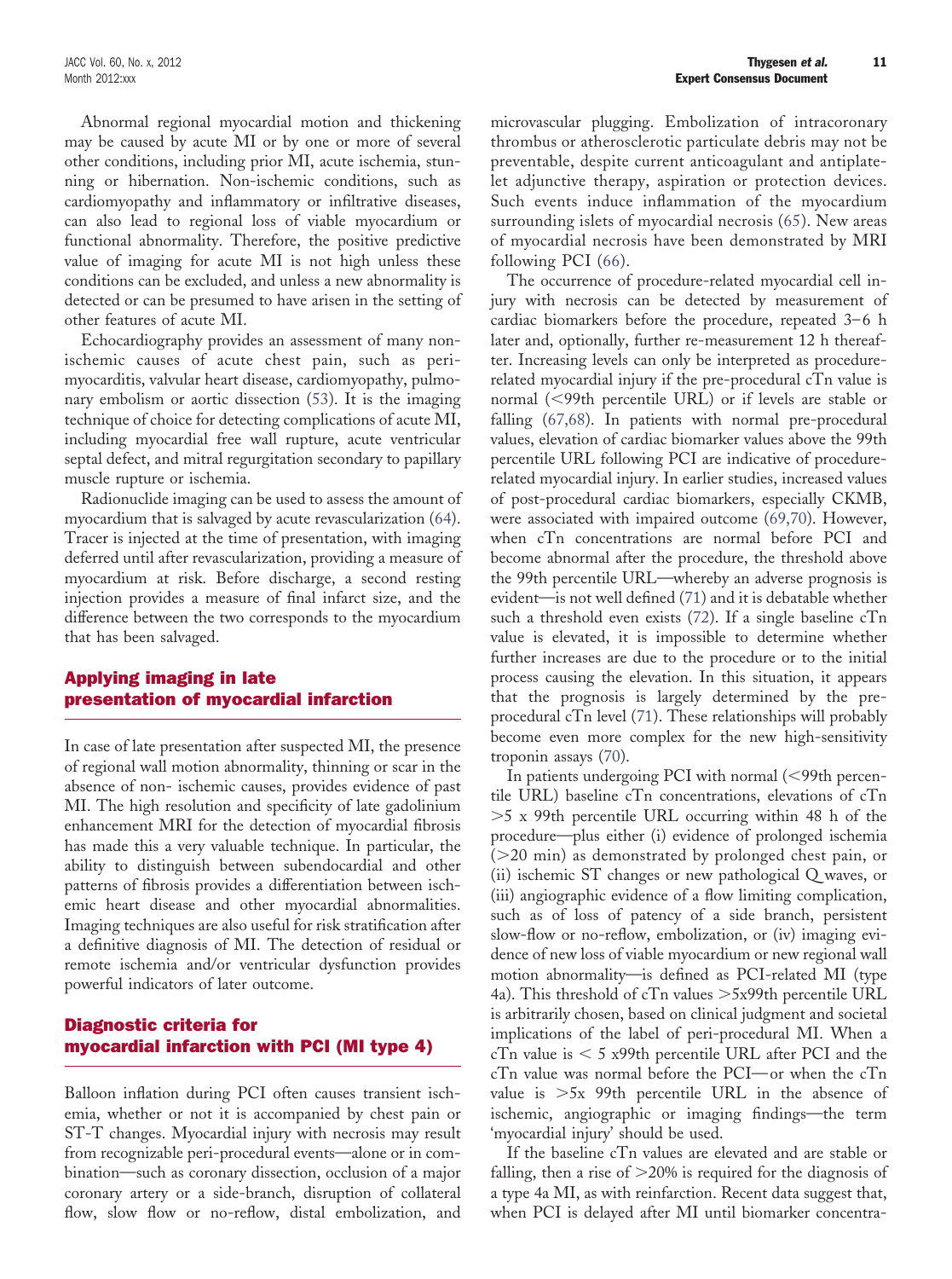tions are falling or have normalized, and elevation of cardiac biomarker values then reoccurs, this may have some longterm significance. However, additional data are needed to confirm this finding [\(73\)](#page-16-23).

A subcategory of PCI-related MI is stent thrombosis, as documented by angiography and/or at autopsy and a rise and/or fall of cTn values >99th percentile URL (identified as MI type 4b). In order to stratify the occurrence of stent thrombosis in relation to the timing of the PCI procedure, the Academic Research Consortium recommends temporal categories of 'early' (0 to 30 days), 'late' (31 days to 1 year), and 'very late'  $(>1$  year) to distinguish likely differences in the contribution of the various pathophysiological processes during each of these intervals [\(74\)](#page-17-0). Occasionally, MI occurs in the clinical setting of what appears to be a stent thrombosis: however, at angiography, restenosis is observed without evidence of thrombus (see section on clinical trials).

### Diagnostic criteria for myocardial infarction with CABG (MI type 5)

During CABG, numerous factors can lead to periprocedural myocardial injury with necrosis. These include direct myocardial trauma from (i) suture placement or manipulation of the heart, (ii) coronary dissection, (iii) global or regional ischemia related to inadequate intra-operative cardiac protection, (iv) microvascular events related to reperfusion, (v) myocardial injury induced by oxygen free radical generation, or (vi) failure to reperfuse areas of the myocardium that are not subtended by graftable vessels [\(75–77\)](#page-17-1). MRI studies suggest that most necrosis in this setting is not focal but diffuse and localized in the subendocardium [\(78\)](#page-17-2).

In patients with normal values before surgery, any increase of cardiac biomarker values after CABG indicates myocardial necrosis, implying that an increasing magnitude of biomarker concentrations is likely to be related to an impaired outcome. This has been demonstrated in clinical studies employing CKMB, where elevations 5, 10 and 20 times the URL after CABG were associated with worsened prognosis; similarly, impaired outcome has been reported when cTn values were elevated to the highest quartile or quintile of the measurements  $(79-83)$ . Unlike prognosis, scant literature exists concerning the use of biomarkers for defining an MI related to a primary vascular event in a graft or native vessel in the setting of CABG. In addition, when the baseline cTn value is elevated  $(>99th$  percentile URL), higher levels of biomarker values are seen post-CABG. Therefore, biomarkers cannot stand alone in diagnosing MI in this setting. In view of the adverse impact on survival observed in patients with significant elevation of biomarker concentrations, this Task Force suggests, by arbitrary convention, that cTn values  $>10$  x 99th percentile URL during the first 48 h following CABG, occurring from a normal baseline  $cTn$  value  $\leq 99$ th percentile URL). In addition, either (i) new pathological Q waves or

new LBBB, or (ii) angiographically documented new graft or new native coronary artery occlusion, or (iii) imaging evidence of new loss of viable myocardium or new regional wall motion abnormality, should be considered as diagnostic of a CABG-related MI (type 5). Cardiac biomarker release is considerably higher after valve replacement with CABG than with bypass surgery alone, and with on-pump CABG compared to off-pump CABG [\(84\)](#page-17-4). The threshold described above is more robust for isolated on-pump CABG. As for PCI, the existing principles from the universal definition of MI should be applied for the definition of MI 48 h after surgery.

# Assessment of MI in patients undergoing other cardiac procedures

New ST-T abnormalities are common in patients who undergo cardiac surgery. When new pathological Q waves appear in different territories than those identified before surgery, MI (types 1 or 2) should be considered, particularly if associated with elevated cardiac biomarker values, new wall motion abnormalities or hemodynamic instability.

Novel procedures such as transcatheter aortic valve implantation (TAVI) or mitral clip may cause myocardial injury with necrosis, both by direct trauma to the myocardium and by creating regional ischemia from coronary obstruction or embolization. It is likely that, similarly to CABG, the more marked the elevation of the biomarker values, the worse the prognosis— but data on that are not available.

Modified criteria have been proposed for the diagnosis of periprocedural MI 72 h after aortic valve implantation [\(85\)](#page-17-5). However, given that there is too little evidence, it appears reasonable to apply the same criteria for procedurerelated MI as stated above for CABG.

Ablation of arrhythmias involves controlled myocardial injury with necrosis, by application of warming or cooling of the tissue. The extent of the injury with necrosis can be assessed by cTn measurement: however, an elevation of cTn values in this context should not be labeled as MI.

# Myocardial infarction associated with non-cardiac procedures

Perioperative MI is the most common major perioperative vascular complication in major non-cardiac surgery, and is associated with a poor prognosis [\(86,87\)](#page-17-6). Most patients who have a perioperative MI will not experience ischemic symptoms. Nevertheless, asymptomatic perioperative MI is as strongly associated with 30-day mortality, as is symptomatic MI [\(86\)](#page-17-6). Routine monitoring of cardiac biomarkers in high-risk patients, both prior to and 48-72 h after major surgery, is therefore recommended. Measurement of highsensitivity cTn in post-operative samples reveals that 45% of patients have levels above the 99th percentile URL and 22%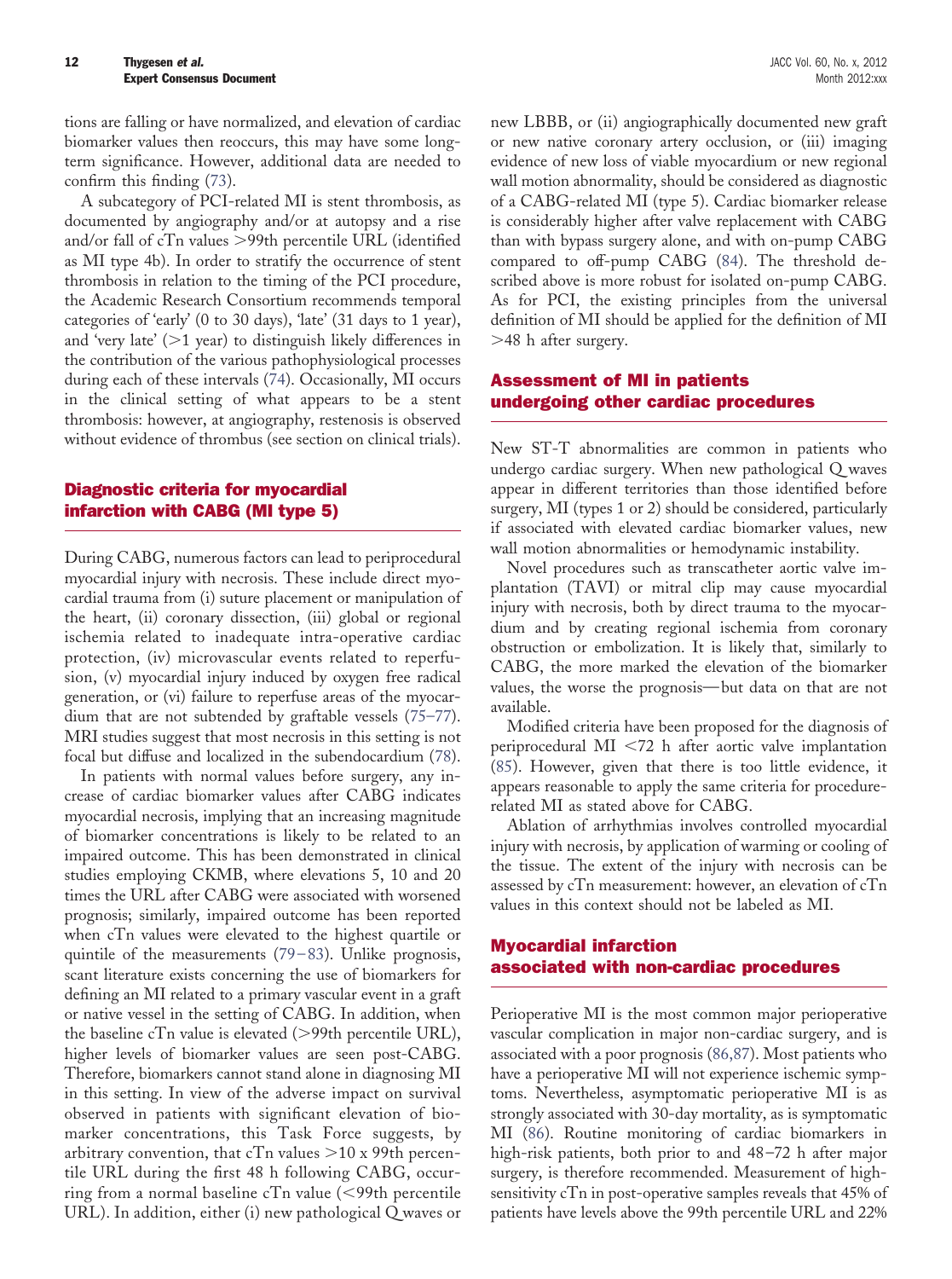have an elevation and a rising pattern of values indicative of evolving myocardial necrosis [\(88\)](#page-17-7). Studies of patients undergoing major non-cardiac surgery strongly support the idea that many of the infarctions diagnosed in this context are caused by a prolonged imbalance between myocardial oxygen supply and demand, against a background of CAD  $(89,90)$ . Together with a rise and/or fall of cTn values, this indicates MI type 2. However, one pathological study of fatal perioperative MI patients showed plaque rupture and platelet aggregation, leading to thrombus formation, in approximately half of such events [\(91\)](#page-17-9), that is to say, MI type 1. Given the differences that probably exist in the therapeutic approaches to each, close clinical scrutiny and judgment is needed.

# Myocardial infarction in the intensive care unit

Elevations of cTn values are common in patients in the intensive care unit and are associated with adverse prognosis, regardless of the underlying disease state [\(92,93\)](#page-17-10). Some elevations may reflect MI type 2 due to underlying CAD and increased myocardial oxygen demand [\(94\)](#page-17-11). Other patients may have elevated values of cardiac biomarkers, due to myocardial injury with necrosis induced by catecholamine or direct toxic effect from circulating toxins. Moreover, in some patients, MI type 1 may occur. It is often a challenge for the clinician, caring for a critically ill patient with severe single organ or multi-organ pathology, to decide on a plan of action when the patient has elevated cTn values. If and when the patient recovers from the critical illness, clinical judgment should be employed to decide whether—and to what extent—further evaluation for CAD or structural heart disease is indicated [\(95\)](#page-17-12).

### Recurrent myocardial infarction

'Incident MI' is defined as the individual's first MI. When features of MI occur in the first 28 days after an incident event, this is not counted as a new event for epidemiological purposes. If characteristics of MI occur after 28 days following an incident MI, it is considered to be a recurrent MI [\(3\)](#page-14-2).

### Reinfarction

The term 'reinfarction' is used for an acute MI that occurs within 28 days of an incident- or recurrent MI [\(3\)](#page-14-2). The ECG diagnosis of suspected reinfarction following the initial MI may be confounded by the initial evolutionary ECG changes. Reinfarction should be considered when ST elevation  $>0.1$  mV recurs, or new pathognomonic Q waves appear, in at least two contiguous leads, particularly when associated with ischemic symptoms for 20 min or longer. Re-elevation of the ST-segment can, however, also be seen

in threatened myocardial rupture and should lead to additional diagnostic workup. ST depression or LBBB alone are non-specific findings and should not be used to diagnose reinfarction.

In patients in whom reinfarction is suspected from clinical signs or symptoms following the initial MI, an immediate measurement of cTn is recommended. A second sample should be obtained  $3-6$  h later. If the cTn concentration is elevated, but stable or decreasing at the time of suspected reinfarction, the diagnosis of reinfarction requires a 20% or greater increase of the cTn value in the second sample. If the initial cTn concentration is normal, the criteria for new acute MI apply.

### Myocardial injury or infarction associated with heart failure

Depending on the assay used, detectable-to-clearly elevated cTn values, indicative of myocardial injury with necrosis, may be seen in patients with HF syndrome [\(96\)](#page-17-13). Using high-sensitivity cTn assays, measurable cTn concentrations may be present in nearly all patients with HF, with a significant percentage exceeding the 99th percentile URL, particularly in those with more severe HF syndrome, such as in acutely decompensated HF [\(97\)](#page-17-14).

Whilst MI type 1 is an important cause of acutely decompensated HF—and should always be considered in the context of an acute presentation— elevated cTn values alone, in a patient with HF syndrome, do not establish the diagnosis of MI type 1 and may, indeed, be seen in those with non-ischemic HF. Beyond MI type 1, multiple mechanisms have been invoked to explain measurable-topathologically elevated cTn concentrations in patients with HF [\(96,97\)](#page-17-13). For example, MI type 2 may result from increased transmural pressure, small-vessel coronary obstruction, endothelial dysfunction, anemia or hypotension. Besides MI type 1 or 2, cardiomyocyte apoptosis and autophagy due to wall stretch has been experimentally demonstrated. Direct cellular toxicity related to inflammation, circulating neurohormones, infiltrative processes, as well as myocarditis and stress cardiomyopathy, may present with HF and abnormal cTn measurement [\(97\)](#page-17-14).

Whilst prevalent and complicating the diagnosis of MI, the presence, magnitude and persistence of cTn elevation in HF is increasingly accepted to be an independent predictor of adverse outcomes in both acute and chronic HF syndrome, irrespective of mechanism, and should not be discarded as 'false positive' [\(97,98\)](#page-17-14).

In the context of an acutely decompensated HF presentation, cTn I or T should always be promptly measured and ECG recorded, with the goal of identifying or excluding MI type 1 as the precipitant. In this setting, elevated cTn values should be interpreted with a high level of suspicion for MI type 1 if a significant rise and/or fall of the marker are seen, or if it is accompanied by ischemic symptoms, new ischemic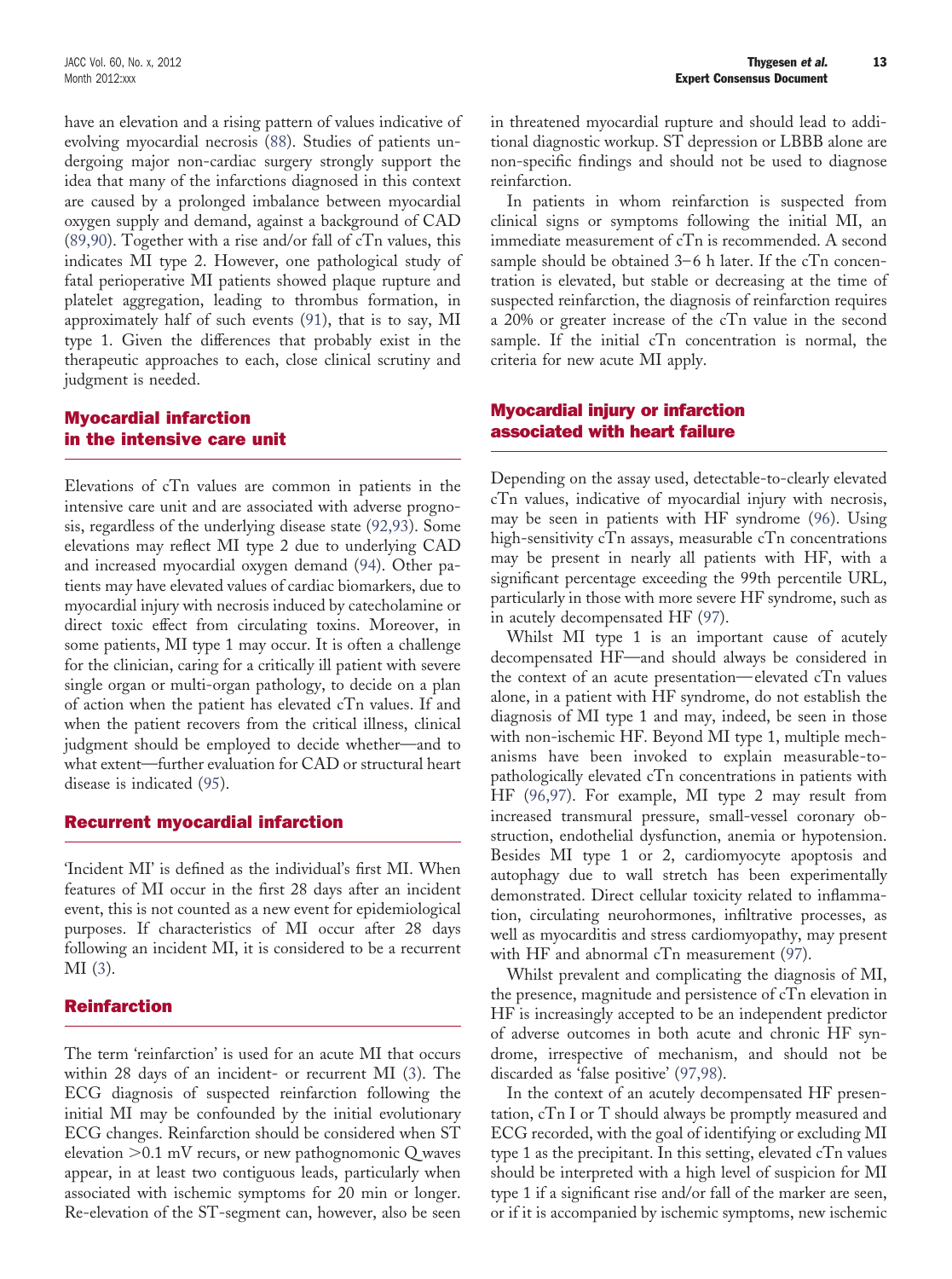ECG changes or loss of myocardial function on noninvasive testing. Coronary artery anatomy may often be well-known; such knowledge may be used to interpret abnormal troponin results. If normal coronary arteries are present, either a type 2 MI or a non-coronary mechanism for troponin release may be invoked [\(97\)](#page-17-14).

On the other hand, when coronary anatomy is not established, the recognition of a cTn value in excess of the 99th percentile URL alone is not sufficient to make a diagnosis of acute MI due to CAD, nor is it able to identify the mechanism for the abnormal cTn value. In this setting, further information, such as myocardial perfusion studies, coronary angiography, or MRI is often required to better understand the cause of the abnormal cTn measurement. However, it may be difficult to establish the reason for cTn abnormalities, even after such investigations [\(96,97\)](#page-17-13).

# Application of MI in clinical trials and quality assurance programs

In clinical trials, MI may be an entry criterion or an end-point. A universal definition for MI is of great benefit for clinical studies, since it will allow a standardized approach for interpretation and comparison across different trials. The definition of MI as an entry criterion, e.g. MI type 1 and not MI type 2, will determine patient characteristics in the trial. Occasionally MI occurs and, at angiography, restenosis is the only angiographic explanation [\(99,100\)](#page-17-15). This PCI-related MI type might be designated as an 'MI type 4c', defined as  $\geq$ 50% stenosis at coronary angiography or a complex lesion associated with a rise and/or fall of cTn values >99th percentile URL and no other significant obstructive CAD of greater severity following: (i) initially successful stent deployment or (ii) dilatation of a coronary artery stenosis with balloon angioplasty  $(<50\%)$ .

In recent investigations, different MI definitions have been employed as trial outcomes, thereby hampering comparison and generalization between these trials. Consistency among investigators and regulatory authorities, with regard to the definition of MI used as an endpoint in clinical investigations, is of substantial value. Adaptation of the

definition to an individual clinical study may be appropriate in some circumstances and should have a well-articulated rationale. No matter what, investigators should ensure that a trial provides comprehensive data for the various types of MI and includes the 99th percentile URL decision limits of cTn or other biomarkers employed. Multiples of the 99th percentiles URL may be indicated as shown in [Table 6.](#page-13-0) This will facilitate comparison of trials and meta-analyses.

Because different assays may be used, including newer, higher-sensitivity cTn assays in large multicenter clinical trials, it is advisable to consistently apply the 99th percentile URL. This will not totally harmonize troponin values across different assays, but will improve the consistency of the results. In patients undergoing cardiac procedures, the incidence of MI may be used as a measure of quality, provided that a consistent definition is applied by all centers participating in the quality assurance program. To be effective and to avoid bias, this type of assessment will need to develop a paradigm to harmonize the different cTn assay results across sites.

# Public policy implications of the adjustment of the MI definition

Revision of the definition of MI has a number of implications for individuals as well as for society at large. A tentative or final diagnosis is the basis for advice about further diagnostic testing, lifestyle changes, treatment and prognosis for the patient. The aggregate of patients with a particular diagnosis is the basis for health care planning and policy and resource allocation.

One of the goals of good clinical practice is to reach a definitive and specific diagnosis, which is supported by current scientific knowledge. The approach to the definition of MI outlined in this document meets this goal. In general, the conceptual meaning of the term 'myocardial infarction' has not changed, although new, sensitive diagnostic methods have been developed to diagnose this entity. Thus, the diagnosis of acute MI is a clinical diagnosis based on patient symptoms, ECG changes, and highly sensitive biochemical markers, as well as information gleaned from various imag-

<span id="page-13-0"></span>Table 6. Tabulation in Clinical Trials of MI Types According to Multiples of the 99th Percentile Upper Reference Limit of the Applied Cardiac Biomarker

| <b>Multiples x99%</b> | MI type 1<br><b>Spontaneous</b> | MI type 2<br><b>Secondary</b> | MI type $3^a$<br><b>Death</b> | MI type $4^a$<br>PCI | MI type $4b$<br><b>Stent-Thrombus</b> | MI type $4^{c,b}$<br><b>Restenosis</b> | MI type 5<br><b>CABG</b> |
|-----------------------|---------------------------------|-------------------------------|-------------------------------|----------------------|---------------------------------------|----------------------------------------|--------------------------|
| $1 - 3$               |                                 |                               |                               |                      |                                       |                                        |                          |
| $3 - 5$               |                                 |                               |                               |                      |                                       |                                        |                          |
| $5 - 10$              |                                 |                               |                               |                      |                                       |                                        |                          |
| >10                   |                                 |                               |                               |                      |                                       |                                        |                          |
| Total                 |                                 |                               |                               |                      |                                       |                                        |                          |
|                       |                                 |                               |                               |                      |                                       |                                        |                          |

MI = myocardial infarction; PCI = percutaneous coronary intervention; CABG = coronary artery bypass grafting. aBiomarker values are unavailable because of death before blood samples are obtained (blue area).

Red areas indicate arbitrarily defined cTn values below the MI decision limit whether PCI or CABG.

<sup>b</sup>Restenosis is defined as ≥50% stenosis at coronary angiography or a complex lesion associated with a rise and/or fall of cTn values >99th percentile URL and no other significant obstructive CAD of greater severity following: (i) initially successful stent deployment or (ii) dilatation of a coronary artery stenosis with balloon angioplasty (50%).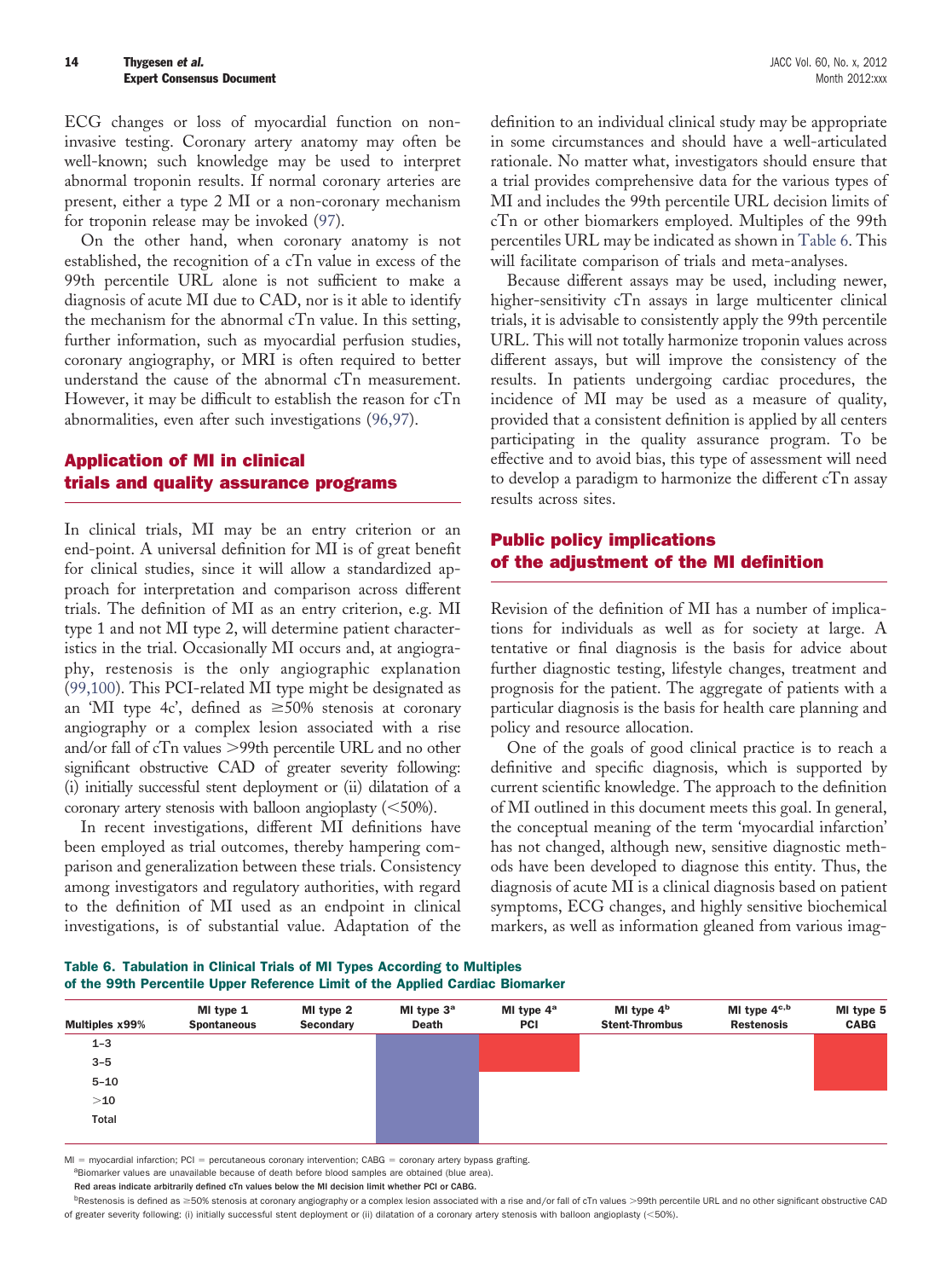ing techniques. It is important to characterize the type of MI as well as the extent of the infarct, residual LV function, and the severity of CAD and other risk factors, rather than merely making a diagnosis of MI. The information conveyed about the patient's prognosis and ability to work requires more than just the mere statement that the patient has suffered an MI. The many additional factors just mentioned are also required so that appropriate social, family, and employment decisions can be made. A number of risk scores have been developed to predict the prognosis after MI. The classification of the various other prognostic entities associated with MI should lead to a reconsideration of the clinical coding entities currently employed for patients with the myriad conditions that can lead to myocardial necrosis, with consequent elevation of biomarker values.

It should be appreciated that the current modification of the definition of MI may be associated with consequences for the patients and their families in respect of psychological status, life insurance, professional career, as well as drivingand pilots' licenses. The diagnosis is associated also with societal implications as to diagnosis-related coding, hospital reimbursement, public health statistics, sick leave, and disability attestation. In order to meet this challenge, physicians must be adequately informed of the altered diagnostic criteria. Educational materials will need to be created and treatment guidelines must be appropriately adapted. Professional societies and healthcare planners should take steps to facilitate the rapid dissemination of the revised definition to physicians, other health care professionals, administrators, and the general public.

# Global perspectives of the definition of myocardial infarction

Cardiovascular disease is a global health problem. Understanding the burden and effects of CAD in populations is of critical importance. Changing clinical definitions, criteria and biomarkers add challenges to our understanding and ability to improve the health of the public. The definition of MI for clinicians has important and immediate therapeutic implications. For epidemiologists, the data are usually retrospective, so consistent case definitions are critical for comparisons and trend analysis. The standards described in this report are suitable for epidemiology studies. However, to analyze trends over time, it is important to have consistent definitions and to quantify adjustments when biomarkers or other diagnostic criteria change [\(101\)](#page-17-16). For example, the advent of cTn dramatically increased the number of diagnosable MIs for epidemiologists [\(3,102\)](#page-14-2).

In countries with limited economic resources, cardiac biomarkers and imaging techniques may not be available except in a few centers, and even the option of ECG recordings may be lacking. In these surroundings, the WHO states that biomarker tests or other high-cost diagnostic testing are unfit for use as compulsory diagnostic

criteria [\(3\)](#page-14-2). The WHO recommends the use of the ESC/ ACCF/AHA/WHF Universal MI Definition in settings without resource constraints, but recommends more flexible standards in resource-constrained locations [\(3\)](#page-14-2).

Cultural, financial, structural and organizational problems in the different countries of the world in the diagnosis and therapy of acute MI will require ongoing investigation. It is essential that the gap between therapeutic and diagnostic advances be addressed in this expanding area of cardiovascular disease.

# Conflicts of interest

The members of the Task Force of the ESC, the ACCF, the AHA and the WHF have participated independently in the preparation of this document, drawing on their academic and clinical experience and applying an objective and clinical examination of all available literature. Most have undertaken—and are undertaking—work in collaboration with industry and governmental or private health providers (research studies, teaching conferences, consultation), but all believe such activities have not influenced their judgment. The best guarantee of their independence is in the quality of their past and current scientific work. However, to ensure openness, their relationships with industry, government and private health providers are reported on the ESC website [\(www.escardio.org/guidelines\)](http://www.escardio.org/guidelines). Expenses for the Task Force/Writing Committee and preparation of this document were provided entirely by the above-mentioned joint associations.

### **Acknowledgments**

We are very grateful to the dedicated staff of the Practice Guidelines Department of the ESC.

#### <span id="page-14-0"></span>REFERENCES

- 1. The Joint European Society of Cardiology/American College of Cardiology Committee. Myocardial infarction redefined—A consensus document of the Joint European Society of Cardiology/American College of Cardiology Committee for the redefinition of myocardial infarction. Eur Heart J 2000;21:1502–1513; J Am Coll Cardiol 2000;36:959 –969.
- <span id="page-14-1"></span>2. Thygesen K, Alpert JS, White HD, Joint ESC/ACCF/AHA/WHF Task Force for the Redefinition of Myocardial Infarction. Universal definition of myocardial infarction. Eur Heart J 2007;28:2525–2538; Circulation 2007;116:2634 –2653; J Am Coll Cardiol 2007;50:2173– 2195.
- <span id="page-14-2"></span>3. Mendis S, Thygesen K, Kuulasmaa K, Giampaoli S, Mahonen M, Ngu Blackett K, Lisheng L and Writing group on behalf of the participating experts of the WHO consultation for revision of WHO definition of myocardial infarction. World Health Organization definition of myocardial infarction: 2008 – 09 revision. Int J Epidemiol 2011;40:139 –146.
- <span id="page-14-4"></span><span id="page-14-3"></span>4. Jennings RB, Ganote CE. Structural changes in myocardium during acute ischemia. Circ Res 1974;35 Suppl 3:156 –172.
- <span id="page-14-5"></span>5. Jaffe AS, Babuin L, Apple FS. Biomarkers in acute cardiac disease. J Am Coll Cardiol 2006;48:1–11.
- <span id="page-14-6"></span>6. White HD. Pathobiology of troponin elevations. J Am Coll Cardiol 2011;57:2406 –2408.
- 7. Jaffe AS. Chasing troponin: how low can you go if you can see the rise? J Am Coll Cardiol 2006;48:1763–1764.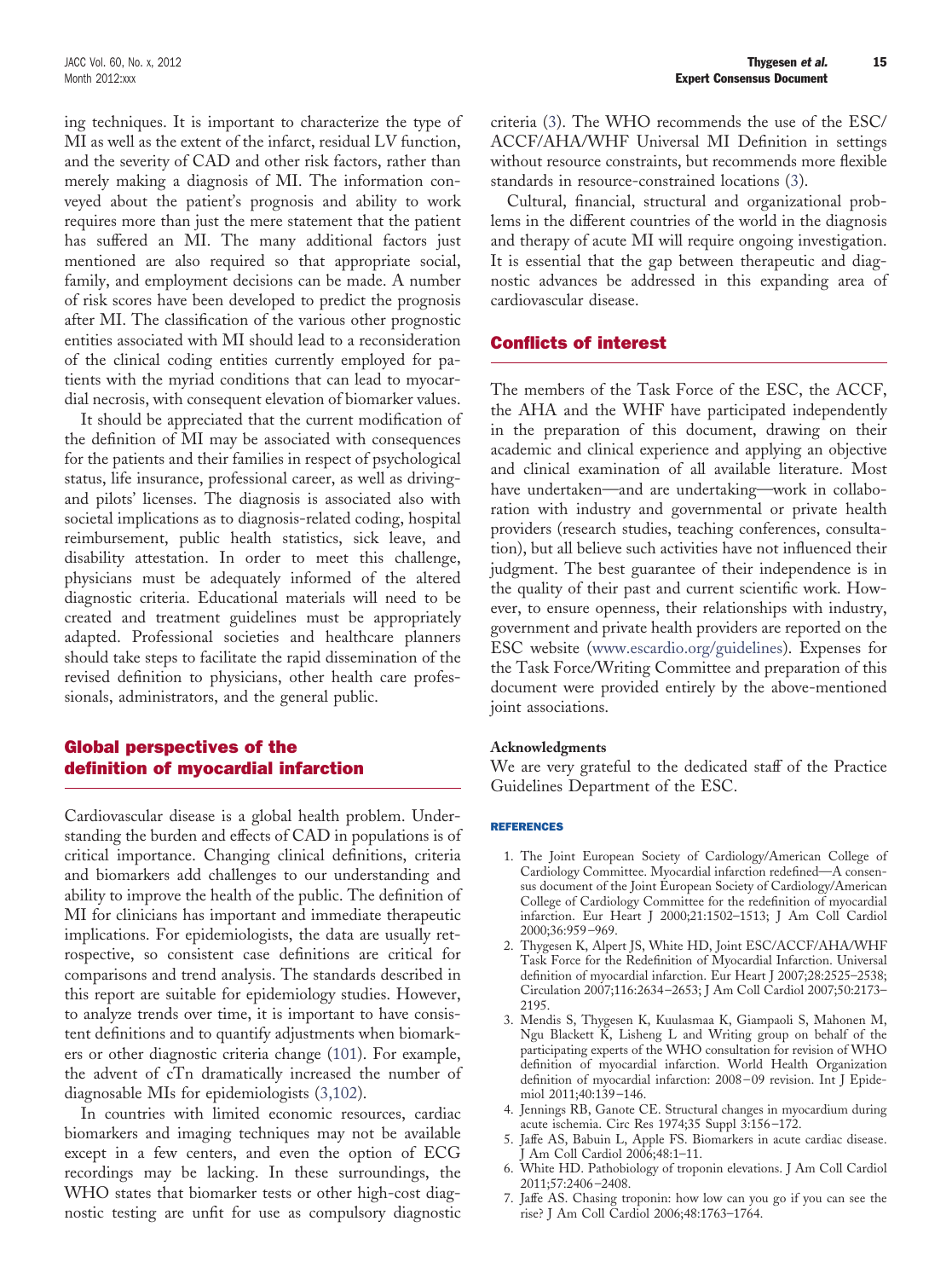- <span id="page-15-0"></span>8. Apple FS, Jesse RL, Newby LK, Wu AHB, Christenson RH. National Academy of Clinical Biochemistry and IFCC Committee for Standardization of Markers Cardiac Damage Laboratory Medicine Practice Guidelines: Analytical issues for biochemical markers of acute coronary syndromes. Circulation 2007;115:e352– e355.
- 9. Morrow DA, Cannon CP, Jesse RL, Newby LK, Ravkilde J, Storrow AB, Wu AHB, Christenson RH. National Academy of Clinical Biochemistry Laboratory Medicine Practice Guidelines: Clinical characteristics and utilization of biochemical markers of acute coronary syndromes. Circulation 2007;115:e356 – e375.
- <span id="page-15-1"></span>10. Thygesen K, Mair J, Katus H, Plebani M, Venge P, Collinson P, Lindahl B, Giannitsis E, Hasin Y, Galvani M, Tubaro M, Alpert JS, Biasucci LM, Koenig W, Mueller C, Huber K, Hamm C, Jaffe AS; Study Group on Biomarkers in Cardiology of the ESC Working Group on Acute Cardiac Care. Recommendations for the use of cardiac troponin measurement in acute cardiac care. Eur Heart J 2010;31:2197–2204.
- 11. Thygesen K, Mair J, Giannitsis E, Mueller C, Lindahl B, Blankenberg S, Huber K, Plebani M, Biasucci LM, Tubaro M, Collinson P, Venge P, Hasin Y, Galvani M, Koenig W, Hamm C, Alpert JS, Katus H, Jaffe AS; Study Group on Biomarkers in Cardiology of the ESC Working Group on Acute Cardiac Care. How to use highsensitivity cardiac troponins in acute cardiac care. Eur Heart J 2012 Jun 21. [Epub ahead of print.]
- 12. Apple FS, Collinson PO; IFCC Task Force on Clinical Applications of Cardiac Biomarkers. Analytical characteristics of high-sensitivity cardiac troponin assays. Clin Chem 2012; 58:54-61.
- <span id="page-15-2"></span>13. Jaffe AS, Apple FS, Morrow DA, Lindahl B, Katus HA. Being rational about (im)precision: a statement from the Biochemistry Subcommittee of the Joint European Society of Cardiology/ American College of Cardiology Foundation/American Heart Association/World Heart Federation Task Force for the definition of myocardial infarction. Clin Chem 2010;56:941–943.
- <span id="page-15-3"></span>14. MacRae AR, Kavsak PA, Lustig V, Bhargava R, Vandersluis R, Palomaki GE, Yerna M-J, Jaffe AS. Assessing the requirement for the six-hour interval between specimens in the American Heart Association classification of myocardial infarction in epidemiology and clinical research studies. Clin Chem 2006;52:812– 818.
- 15. de Lemos JA, Drazner MH, Omland T, Ayers CR, Khera A, Rohatgi A, Hashim I, Berry JD, Das SR, Morrow DA, McGuire DK. Association of troponin T detected with a highly sensitive assay and cardiac structure and mortality risk in the general population. JAMA 2010;304:2503–2512.
- 16. Omland T, de Lemos JA, Sabatine MS, Christophi CA, Rice MM, Jablonski KA, Tjora S, Domanski MJ, Gersh BJ, Rouleau JL, Pfeffer MA, Braunwald E. Prevention of Events with Angiotensin Converting Enzyme Inhibition (PEACE) Trial Investigators. A sensitive cardiac troponin T assay in stable coronary artery disease. N Engl J Med 2009;361:2538 –2547.
- 17. Mills NL, Churchhouse AM, Lee KK, Anand A, Gamble D, Shah ASV, Paterson E, MacLeod M, Graham C, Walker S, Denvir MA, Fox KAA, Newby DE. Implementation of a sensitive troponin I assay and risk of recurrent myocardial infarction and death in patients with suspected acute conorary syndrome. JAMA 2011;305:1210 – 1216.
- <span id="page-15-14"></span>18. Saunders JT, Nambi V, de Limos JA, Chambless LE, Virani SS, Boerwinkle E, Hoogeveen RC, Liu X, Astor BC, Mosley TH, Folsom AR, Heiss G, Coresh J, Ballantyne CM. Cardiac troponin T measured by a highly sensitive assay predicts coronary heart disease, heart failure, and mortality in the atherosclerosis risk in communities study. Circulation 2011; 123:1367–1376.
- <span id="page-15-4"></span>19. Kavsak PA, Xu L, Yusuf S, McQueen MJ. High-sensitivity cardiac troponin I measurement for risk stratification in a stable high-risk population. Clin Chem 2011;57:1146 –1153.
- 20. Apple FS, Simpson PA, Murakami MM. Defining the serum 99th percentile in a normal reference population measured by a highsensitivity cardiac troponin I assay. Clin Biochem 2010;43:1034 – 1036.
- <span id="page-15-5"></span>21. Giannitsis E, Kurz K, Hallermayer K, Jarausch J, Jaffe AS, Katus HA. Analytical validation of a high-sensitivity cardiac troponin T Assay. Clin Chem 2010;56:254 –261.
- 22. Apple FS, Quist HE, Doyle PJ, Otto AP, Murakami MM. Plasma 99th percentile reference limits for cardiac troponin and creatine kinase MB mass for use with European Society of Cardiology/

American College of Cardiology consensus recommendations. Clin Chem 2003;49:1331–1336.

- <span id="page-15-6"></span>23. Roe MT, Harrington RA, Prosper DM, Pieper KS, Bhatt DL, Lincoff AM, Simoons ML, Akkerhuis M, Ohman EM, Kitt MM, Vahanian A, Ruzyllo W, Karsch K, Califf RM, Topol EJ. Clinical and therapeutic profile of patients presenting with acute coronary syndromes who do not have significant coronary artery disease. The Platelet glycoprotein IIb/IIIa in Unstable angina: Receptor Suppression Using Integrilin Therapy (PURSUIT) trial Investigators. Circulation. 2000;102:1101–1106.
- 24. Bugiardini R, Manfrini O, De Ferrari GM. Unanswered questions for management of acute coronary syndrome: risk stratification of patients with minimal disease or normal findings on coronary angiography. Arch Intern Med 2006;166:1391–1395.
- 25. Reynolds HR, Srichai MB, Iqbal SN, Slater JN, Mancini GB, Feit F, Pena-Sing I, Axel L, Attubato MJ, Yatskar L, Kalhorn RT, Wood DA, Lobach IV, Hochman JS. Mechanisms of myocardial infarction in women without angiographically obstructive coronary artery disease. Circulation 2011;124:1414 –1425.
- <span id="page-15-7"></span>26. Bertrand ME, LaBlanche JM, Tilmant PY, Thieuleux FA, Delforge MR, Carre AG, Asseman P, Berzin B, Libersa C, Laurent JM. Frequency of provoked coronary arterial spasm in 1089 consecutive patients undergoing coronary arteriography. Circulation 1982;65: 1299 –1306.
- 27. Suwaidi JA, Hamasaki S, Higano ST, Nishimura RA, Holmes DR Jr., Lerman A. Long-term follow-up of patients with mild coronary artery disease and endothelial dysfunction. Circulation 2000;101: 948 –954.
- 28. Bugiardini R, Manfrini O, Pizzi C, Fontana F, Morgagni G. Endothelial function predicts future development of coronary artery disease: a study on women with chest pain and normal angiograms. Circulation 2004;109:2518 –2523.
- <span id="page-15-8"></span>29. Harris BM, Nageh T, Marsden JT, Thomas MR, Sherwood RA. Comparison of cardiac troponin T and I and CK-MB for the detection of minor myocardial damage during interventional cardiac procedures. Ann Clin Biochem 2000;37:764 –769.
- 30. Januzzi JL, Lewandrowski K, MacGillivray TE, Newell JB, Kathiresan S, Servoss SJ, Lee-Lewandrowski E. A comparison of cardiac troponin T and creatine kinase-MB for patient evaluation after cardiac surgery. J Am Coll Cardiol 2002;39:1518 –1523.
- 31. Holmvang L, Jurlander B, Rasmussen C, Thiis JJ, Grande P, Clemmensen P. Use of biochemical markers of infarction for diagnosing perioperative myocardial infarction and early graft occlusion after coronary artery bypass surgery. Chest 2002;121:103–111.
- <span id="page-15-9"></span>32. Miller WL, Garratt KN, Burritt MF, Reeder GS, Jaffe AS. Timing of peak troponin T and creatine kinase-MB elevations after percutaneous coronary intervention. Chest 2004;25: 275–280.
- 33. Lansky AJ, Stone GW. Periprocedural myocardial infarction: prevalence, prognosis, and prevention. Circ Cardiovasc Inters 2010;3:  $602 - 610.$
- 34. Cavallini C, Verdecchia P, Savonitto S, Arraiz G, Violini R, Olivari Z, Rubartelli P, De Servi S, Plebani M, Steffenino G, Sbarzaglia P, Ardissino D; Italian Atherosclerosis, Thrombosis and Vascular Biology and Society for Invasive Cardiology-GISE Investigators. Prognostic value of isolated troponin I elevation after percutaneous coronary intervention. Circ Cardiovasc Interv 2010;3:431– 435.
- 35. Prasad A Jr., Rihal CS, Lennon RJ, Singh M, Jaffe AS, Holmes DR Jr. Significance of periprocedural myonecrosis on outcomes following percutaneous coronary intervention. Circ Cardiovasc Intervent 2008; 1:10 –19.
- <span id="page-15-11"></span><span id="page-15-10"></span>36. Zimetbaum PJ, Josephson ME. Use of the electrocardiogram in acute myocardial infarction. N Engl J Med 2003;348:933–940.
- <span id="page-15-12"></span>37. Wang K, Asinger RW, Marriott HJ. ST-segment elevation in conditions other than acute myocardial infarction. N Engl J Med 2003;349:2128 –2135.
- <span id="page-15-13"></span>38. Mcfarlane PW. Age, sex, and the ST amplitude in health and disease. J Electrocardiol 2001;34:S35–S41.
- 39. Zimetbaum PJ, Krishnan S, Gold A, Carrozza JP II, Josephson ME. Usefulness of ST-segment elevation in lead III exceeding that of lead II for identifying the location of the totally occluded coronary artery in inferior wall myocardial infarction. Am J Cardiol 1998;81:918 – 919.
- 40. Engelen DJ, Gorgels AP, Cheriex EC, De Muinck ED, Ophuis AJO, Dassen WR, Vainer J, van Ommen VG, Wellens HJ. Value of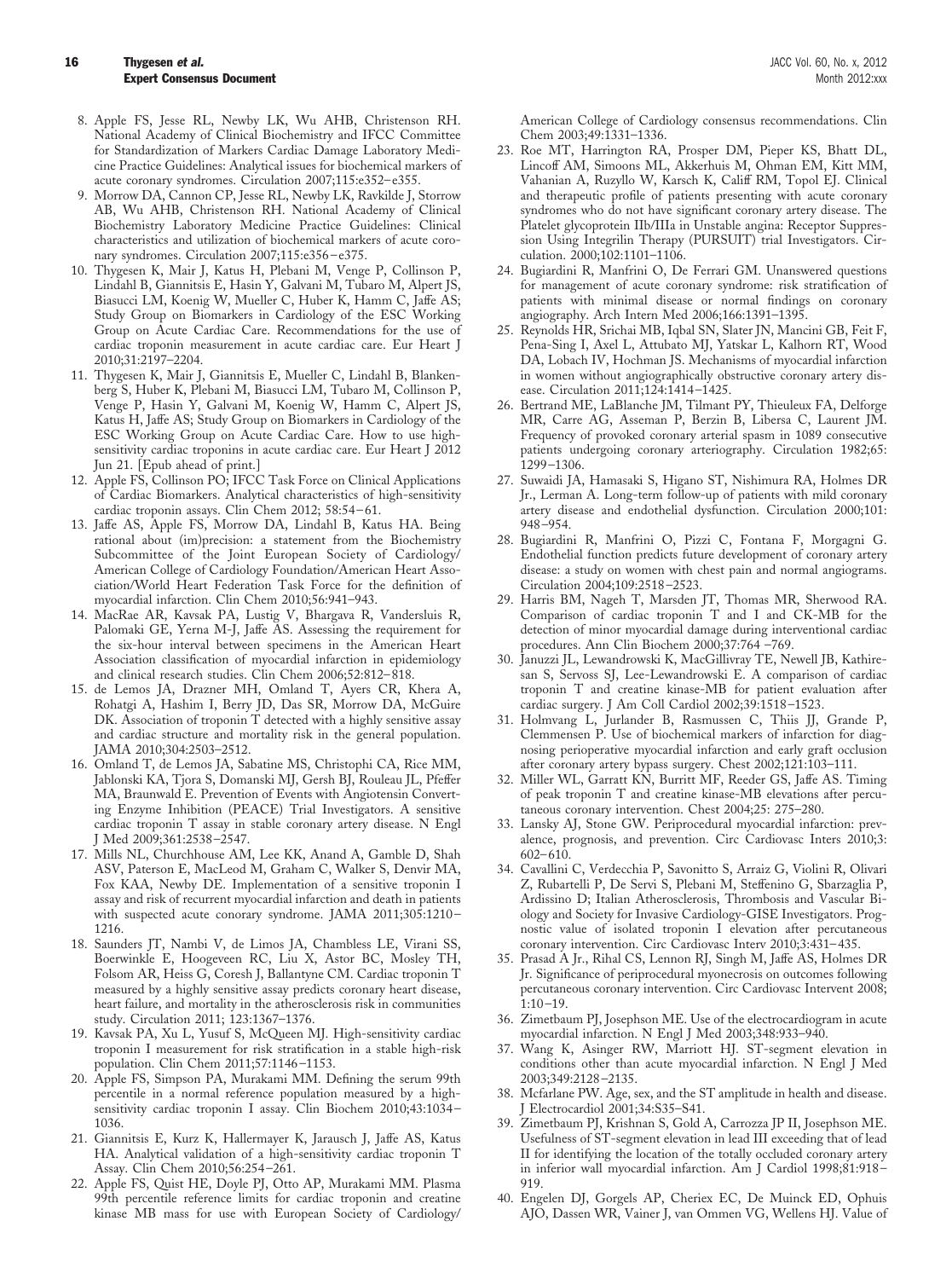the electrocardiogram in localizing the occlusion site in the left anterior descending coronary artery in acute anterior myocardial infarction. J Am Coll Cardiol 1999;34:389 –395.

- <span id="page-16-0"></span>41. Matetzky S, Freimark D, Feinberg MS, Novikov I, Rath S, Rabinowitz B, Kaplinsky E, Hod H. Acute myocardial infarction with isolated ST-segment elevation in posterior chest leads V7–V9. Hidden ST-segment elevations revealing acute posterior infarction. J Am Coll Cardiol 1999;34:748 –753.
- <span id="page-16-1"></span>42. Lopez-Sendon J, Coma-Canella I, Alcasena S, Seoane J, Gamallo C. Electrocardiographic findings in acute right ventricular infarction: sensitivity and specificity of electrocardiographic alterations in right precordial leads V4R, V3R, V1, V2 and V3. J Am Coll Cardiol 1985;6:1273–1279.
- 43. Bayes de Luna A, Wagner G, Birnbaum Y, Nikus K, Fiol M, Gorgels A, Cinca J, Clemmensen PM, Pahlm O, Sclarowsky S, Stern S, Wellens H. A new terminology for the left ventricular walls and for the location of myocardial infarcts that present Q wave based on the standard of cardiac magnetic resonance imaging. A statement for healthcare professionals from a Committee appointed by the International Society for Holter and Noninvasive Electrocardiography. Circulation 2006;114:1755–1760.
- <span id="page-16-2"></span>44. Sgarbossa EB, Pinsky SL, Barbagelata A, Underwood DA, Gates KB, Topol EJ, Califf RM, Wagner GS. Electrocardiographic diagnosis of evolving acute myocardial infarction in the presence of left bundle branch block. N Engl J Med 1996;334:481– 487.
- 45. Jain S, Ting HT, Bell M, Bjerke CM, Lennon RJ, Gersh BJ, Rihal CS, Prasad A. Utility of left bundle branch block as a diagnostic criterion for acute myocardial infarction. Am J Cardiol 2011;107: 1111–1116.
- <span id="page-16-3"></span>46. Savage RM, Wagner GS, Ideker RE, Podolsky SA, Hackel DB. Correlation of postmortem anatomic findings with electrocardiographic changes in patients with myocardial infarction: retrospective study of patients with typical anterior and posterior infarcts. Circulation 1977;55:279 –285.
- <span id="page-16-4"></span>47. Horan LG, Flowers NC, Johnson JC. Significance of the diagnostic Q wave of myocardial infarction. Circulation 1971;43:428 – 436.
- 48. Chaitman BR, Hardison RM, Adler D, Gebhart S, Grogan M, Ocampo S, Sopko G, Ramires JA, Schneider D, Frye RL; Bypass Angioplasty Revascularization Investigation 2 Diabetes (BARI 2D) Study Group. The Bypass Angioplasty Revascularization Investigation 2 Diabetes randomized trial of different treatment strategies in type 2 diabetes mellitus with stable ischemic heart disease: Impact of treatment strategy on cardiac mortality and myocardial infarction. Circulation 2009;120:2529 –2540.
- 49. Burgess DC, Hunt D, Zannino D, Williamson E, Davis TME, Laakso M, Kesaniemi YA, Zhang J, Sy RW, Lehto S, Mann S, Keech AC. Incidence and predictors of silent myocardial infarction in type 2 diabetes and the effect of fenofibrate: an analysis from the Fenofibrate Intervention and Event Lowering in Diabetes (FIELD) study. Eur Heart J 2010;31: 92–99.
- 50. Sheifer SE, Manolio TA, Gersh BJ. Unrecognized myocardial infarction. Ann Intern Med 2001;135:801– 811.
- 51. Toma M, Fu Y, Ezekowitz JA, McAlister FA, Westerhout CM, Granger C, Armstrong PW. Does silent myocardial infarction add prognostic value in ST-elevation myocardial infarction? Insights from the Assessment of Pexelizumab in Acute Myocardial Infarction (APEX-AMI) trial. Am Heart J 2010;160:671-677.
- <span id="page-16-5"></span>52. Stillman AE, Oudkerk M, Bluemke D, Bremerich J, Esteves FP, Garcia EV, Gutberlet M, Hundley WG, Jerosch-Herold M, Kuijpers D, Kwong RK, Nagel E, Lerakis S, Oshinski J, Paul JF, Underwood R, Wintersperger BJ, Rees MR; North American Society of Cardiovascular Imaging; European Society of Cardiac Radiology. Assessment of acute myocardial infarction: current status and recommendations from the North American society for Cardiovascular Imaging and the European Society of Cardiac Radiology. Int J Cardiovasc Imaging 2011;27:7–24.
- <span id="page-16-7"></span><span id="page-16-6"></span>53. Flachskampf FA, Schmid M, Rost C, Achenbach S, deMaria AN, Daniel WG. Cardiac imaging after myocardial infarction. Eur Heart J 2011;32:272–283.
- 54. Kaul S, Miller JG, Grayburn PA, Hashimoto S, Hibberd M, Holland MR, Houle HC, Klein AL, Knoll P, Lang RM, Lindner JR, McCulloch ML, Metz S, Mor-Avi V, Pearlman AS, Pellikka PA, DeMars Plambeck N, Prater D, Porter TR, Sahn DJ, Thomas JD, Thomenius KE, Weissman NJ. A suggested roadmap for cardiovas-

cular ultrasound research for the future. J Am Soc Echocardiogr 2011;24:455– 464.

- <span id="page-16-8"></span>55. Carrio I, Cowie MR, Yamazaki J, Udelson J, Camici PG. Cardiac sympathetic imaging with mIBG in heart failure. J Am Coll Cardiol Imaging 2010;3:92–100.
- <span id="page-16-9"></span>56. Nahrendorf M, Sosnovik DE, French BA, Swirski FK, Bengel F, Sadeghi MM, Lindner JR, Wu JC, Kraitchman DL, Fayad ZA, Sinusas AJ. Multimodality cardiovascular molecular imaging, Part II. Circ Cardiovasc Imaging 2009;2:56 –70.
- 57. Kramer CM, Sinusas AJ, Sosnovik DE, French BA, Bengel FM. Multimodality imaging of myocardial injury and remodeling. J Nucl Med 2010;51:p107S–121S.
- <span id="page-16-11"></span><span id="page-16-10"></span>58. Taegtmeyer H. Tracing cardiac metabolism in vivo: one substrate at a time. J Nucl Med 2010;51:80S– 87S.
- 59. Kim HW, Faraneh-Far A, Kim RJ. Cardiovascular magnetic resonance in patients with myocardial infarction. J Am Coll Cardiol 2010;55:1 –16.
- 60. Beek AM, van Rossum AC. Cardiovascular magnetic resonance imaging in patients with acute myocardial infarction. Heart 2010;96: 237–243.
- <span id="page-16-12"></span>61. Assomull RG, Lyne JC, Keenan N, Gulati A, Bunce NH, Davies SW, Pennell DJ, Prasad SK. The role of cardiovascular magnetic resonance in patients presenting with chest pain, raised troponin, and unobstructed coronary arteries. Eur Heart J 2007;28:1242–1249.
- <span id="page-16-13"></span>62. Schuleri KH, George RT, Lardo AC. Assessment of coronary blood flow with computed tomography and magnetic resonance imaging. J Nucl Cardiol 2010;17:582–590.
- <span id="page-16-14"></span>63. Amsterdam EA, Kirk JD, Bluemke DA, Diercks D, Farkouh ME, Garvey JL, Kontos MC, McCord J, Miller TD, Morise A, Newby LK, Ruberg FL, Scordo KA, Thompson PD. Testing of low-risk patients presenting to the emergency department with chest pain. Circulation 2010;122:1756 –1776.
- <span id="page-16-16"></span><span id="page-16-15"></span>64. Gibbons RJ, Valeti US, Araoz PA, Jaffe AS. The quantification of infarct size. J Am Coll Cardiol 2004;44:1533–1542.
- <span id="page-16-17"></span>65. Herrman J. Peri-procedural myocardial injury: 2005 update. Eur Heart J 2005;26:2493–2519.
- 66. Selvanayagam JB, Porto I, Channon K, Petersen SE, Francis JM, Neubauer S, Banning AP. Troponin elevation after percutaneous coronary intervention directly represents the extent of irreversible myocardial injury: insights from cardiovascular magnetic resonance imaging. Circulation 2005;111:1027–1032.
- <span id="page-16-18"></span>67. Gustavsson CG, Hansen O, Frennby B. Troponin must be measured before and after PCI to diagnose procedure-related myocardial injury. Scand Cardiovasc J 2004;38:75-79.
- 68. Miller WL, Garratt KN, Burrit MF, Lennon RJ, Reeder GS, Jaffe AS. Baseline troponin level: key to understanding the importance of post-PCI troponin elevations. Eur Heart J 2006;27:1061–1069.
- <span id="page-16-19"></span>69. Califf RM, Abdelmeguid AE, Kuntz RE, Popma JJ, Davidson CJ, Cohen EA, Kleiman NS, Mahaffey KW, Topol EJ, Pepine CJ, Lipicky RJ, Granger CB, Harrington RA, Tardiff BE, Crenshaw BS, Bauman RP, Zuckerman BD, Chaitman BR, Bittl JA, Ohman EM. Myonecrosis after revascularization procedures. J Am Coll Cardiol 1998;31:241–251.
- <span id="page-16-22"></span><span id="page-16-20"></span>70. White HD. The prequel. Defining prognostically important criteria in the periprocedural PCI troponin saga. Circ Cardiovasc Interv 2012;5:142–145.
- <span id="page-16-21"></span>71. Jaffe AS, Apple FS, Lindahl B, Mueller C, Katus HA. Why all the struggle about CK-MB and PCI? Eur Heart J 2012;33:1046 –1048.
- 72. Damman P, Wallentin L, Fox KA, Windhausen F, Hirsch A, Clayton T, Pocock SJ, Lagerqvist B, Tijssen JG, de Winter RJ. Long-term cardiovascular mortality after procedure-related or spontaneous myocardial infarction in patients with non-ST-segment elevation acute coronary syndrome: A collaborative analysis of individual patient data from the FRISC II, ICTUS, and RITA-3 Trials (FIR). Circulation 2012;125:568 –576.
- <span id="page-16-23"></span>73. Bonaca MP, Wiviott SD, Braunwald E, Murphy SA, Ruff CT, Antman EM, Morrow DA. American College of Cardiology/ American Heart Association/European Society of Cardiology/World Heart Federation Universal Definition of Myocardial Infarction Classification System and the risk of cardiovascular death: observations from the TRITON-TIMI 38 Trial (Trial to Assess Improvement in Therapeutic Outcomes by Optimizing Platelet Inhibition With Prasugrel-Thrombolysis in Myocardial Infarction 38). Circulation 2012; 125:577–583.